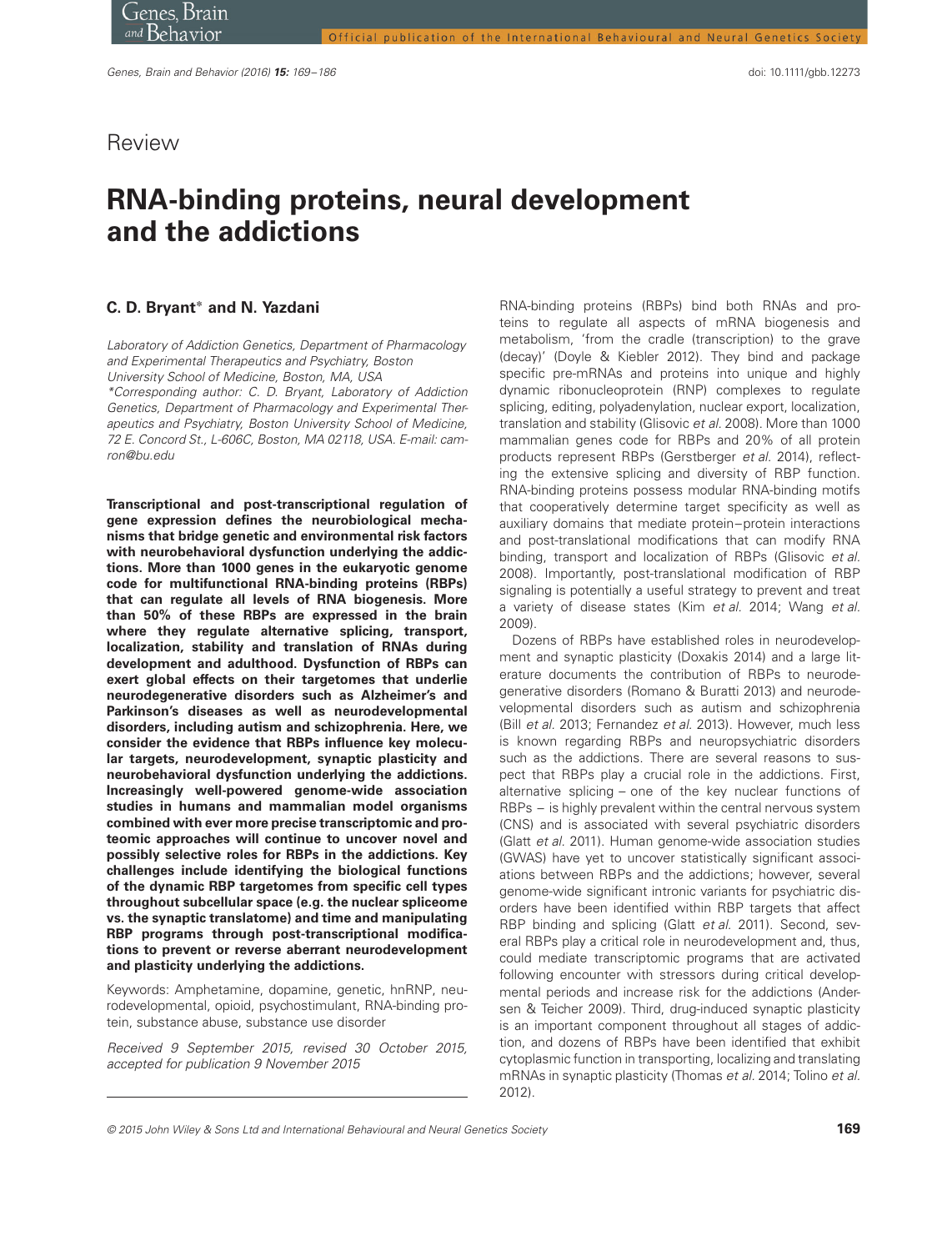# **Considering the addictions as neuropsychiatric disorders that have a neurodevelopmental component**

Genetic and fluctuating environmental risk factors affect neurodevelopment and the later neurobiological responses to external stimuli (van Loo & Martens 2007). The addictions are gene  $\times$  environment (G  $\times$  E) disorders that require drug exposure to manifest. Both genetic and environmental risk factors likely interact to affect neurodevelopment and neuropharmacological sensitivity to reinforcing stimuli, including drugs and associated cues (Andersen & Teicher 2009; Leyton & Vezina 2014). Severe childhood adversity is a key environmental risk factor that greatly increases susceptibility to the addictions (Kendler et al. 2000) and early-life stress causes structural changes that affect mesolimbic reward function, including reduced hippocampal and prefrontal cortical development that may heighten dopamine release in the nucleus accumbens (Andersen & Teicher 2009). We posit that a subset of RBPs orchestrate neurodevelopmental plasticity induced by environmental risk factors that increases susceptibility to the addictions. The mesocorticolimbic dopaminergic circuitry is involved in reward/aversion processing and positive/negative reinforcement learning in the addictions and includes midbrain dopaminergic neuron projections from the ventral tegmental area to the medial prefrontal cortex and nucleus accumbens and glutamatergic projections from the prefrontal cortex to the nucleus accumbens (Volman et al. 2013). Mesocorticolimbic dysfunction is common in numerous neurodevelopmental and neuropsychiatric disorders, especially the addictions (Dichter et al. 2012). Understanding the potential contribution of RBPs in mesocorticolimbic development, environmental risk factor-induced plasticity and drug-induced plasticity could improve our understanding of the heritable basis of addictive disorders, especially within the context of  $G \times E$  interactions (Wermter et al. 2010).

As an example of a hypothesized role for RBPs in  $G \times E$ interactions in neurodevelopment and plasticity underlying psychiatric traits, a genetic variant in the gene coding for brain-derived neurotrophic factor (BDNF; the Val66/Met allele) that decreases activity-dependent secretion of BDNF is associated with phenotypic variation in psychiatric endophenotypes (e.g. fear/aversion learning) during childhood vs. adolescence (Casey et al. 2009). Furthermore, individuals carrying the Val66/Met BDNF variant that also underwent early childhood adversity (institutionalization) showed a decrease in cortical volume, an increase in amygdala volume, an increase in behavioral anxiety and an increase in cortisol stress response (Casey et al. 2009). Accumulating evidence indicates that RBPs can regulate translation of BDNF (Allen et al. 2013; Vanevski & Xu 2015) and that an increase in BDNF signaling can increase translation and synaptic localization of RBPs (Castren et al. 2002). In this review, we summarize recent examples of RBPs that affect primary molecular targets and cellular, neurodevelopmental and neurobehavioral functions relevant to the addictions (Table 1). We begin by discussing examples that contain the most direct experimental and circumstantial evidence that draws a link to the addictions [fragile X mental retardation

protein (FMRP) and heterogeneous nuclear ribonucleoproteins (hnRNPs)]. Toward the end, we discuss those RBPs for which there is less, yet accumulating evidence [RNA-binding protein, fox-1 homolog (RBFOX) and CUG-BP, ELAV-like factor (CELF) proteins]. Finally, we include a section on RNA editing and the addictions, as this exciting new area of research comprises distinct molecular mechanisms from the remainder of the review. Because multiple RBPs frequently coordinate in large RNP complexes to coordinate post-transcriptional regulation of mRNAs, we have attempted to draw links between various discussed RBPs and their families whenever relevant, while keeping in mind that it would be beyond the scope of the review to document all possible connections between the large number of RBPs that are discussed.

# **FMRP**

Fragile X mental retardation protein (FMRP) is a polyribosome-associated neuronal RBP that targets and translationally represses mRNAs associated with synaptic plasticity and has been implicated in autism, affective disorders, attention-deficit hyperactivity disorder, bipolar disorder, schizophrenia and the addictions (Fernandez et al. 2013; Smith et al. 2014). It is expressed throughout neurodevelopment and is necessary for proper differentiation, migration, axon formation, refinement and stabilization, synapse formation and circuit wiring of neocortical layers (Till 2010). It inhibits ribosomal translocation of mRNAs that is relieved following activity-dependent signaling to permit cytoskeletal remodeling that underlies synaptic plasticity (Darnell & Klann 2013; Darnell et al. 2011). The N-terminal region contains two Tudor domains that bind non-coding RNAs followed by a nuclear localization signal (NLS). The middle of the protein contains two hnRNP K homology (KH) domains that further specify RNA and protein interactions. The C-terminal region contains a nuclear export signal (NES) followed by an RGG box that directly binds to mRNA targets (Fernandez et al. 2013).

Signaling by several different receptor types modulates FMRP activity, including mGluRs, AMPA, GABA, NMDA, TrkB, dopamine and cannabinoid receptors (Fernandez et al. 2013). Accordingly, FMRP targets hundreds of neurodevelopmental and neuroplasticity proteins involved in cytoskeletal remodeling; many of these targets have been associated with the addictions, including mGluR1, mGluR5, PSD-95, CYFIP1/2, GABA-A receptor subunits, NR2A/2B NMDA receptor subunits, Homer1, neuroligins, CREB-binding protein and D1 dopamine receptor-coupled GRK2 (Darnell & Klann 2013; Wang et al. 2008). The FMRP also targets elongation factor-1 and -2 (EF-1, EF-2), argonaute 1/2 (Ago1/2) and Dicer, which are ubiquitously involved in protein translation and miRNA processing, respectively (Darnell & Klann 2013). Thus, FMRP can also exert widespread, indirect regulation of the translatome.

With regard to drugs of abuse, deletion of FMRP perturbs midbrain dopaminergic neuron development, amphetamine-induced dopamine release in the striatum and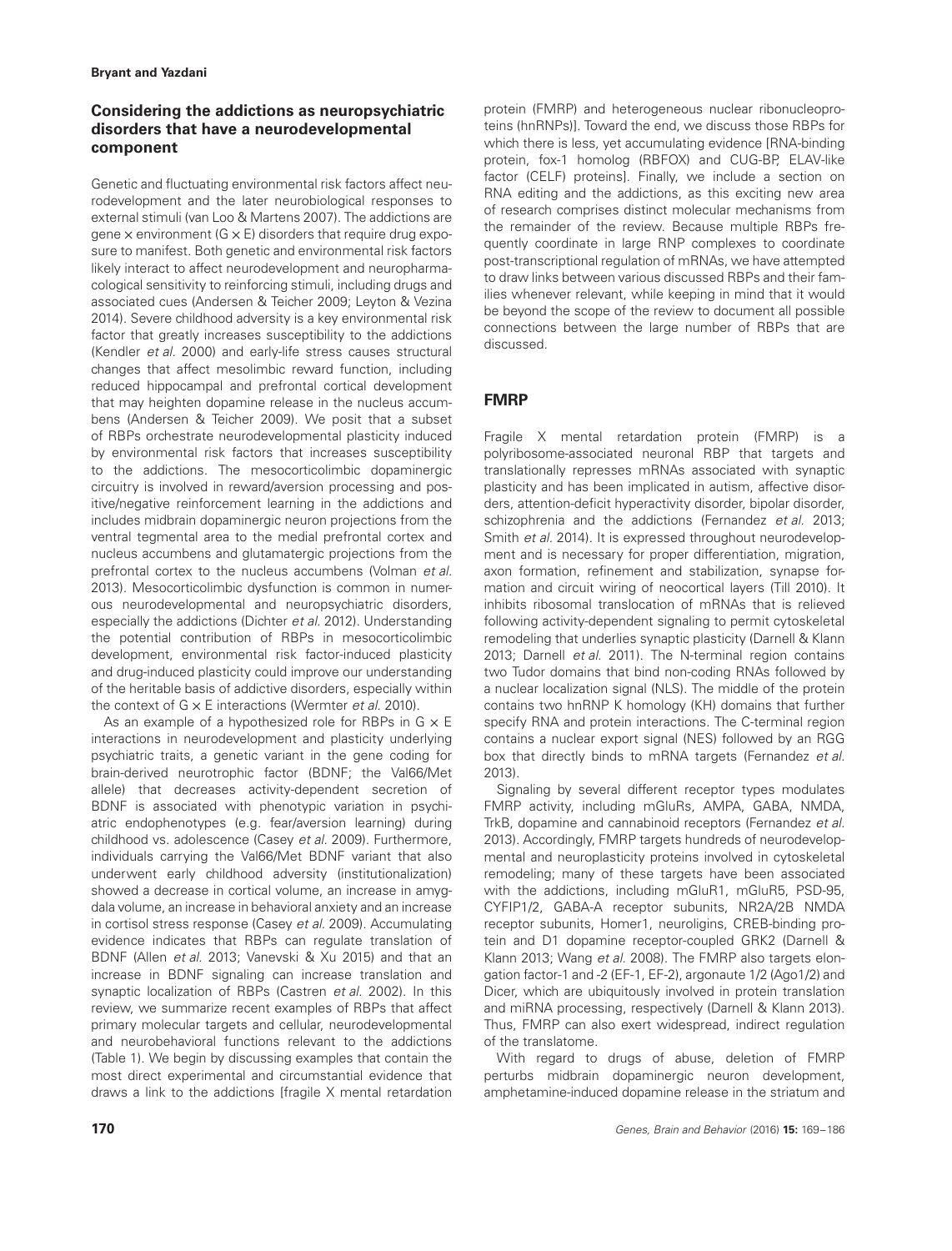| RBP     | Addiction-relevant<br>targets                                                            | RNA function                                                                                                   | neuroplastic function<br>Neurodevelopment,                                                                                                                | Addiction-relevant<br>circuitry                                                                                                                                     | Addiction-associated<br>result                                                                                                                                                                     | References                                                                                                                                           |
|---------|------------------------------------------------------------------------------------------|----------------------------------------------------------------------------------------------------------------|-----------------------------------------------------------------------------------------------------------------------------------------------------------|---------------------------------------------------------------------------------------------------------------------------------------------------------------------|----------------------------------------------------------------------------------------------------------------------------------------------------------------------------------------------------|------------------------------------------------------------------------------------------------------------------------------------------------------|
| ADAR1/2 | 5-HT2C receptor, AMPA<br>receptor, GABA-A<br>receptor                                    | RNA editing, pri-miRNA<br>binding and miRNA<br>biogenesis                                                      | Neural differentiation and<br>induction                                                                                                                   | circuitry, dorsal raphe<br>cortex, hippocampus,<br>Ubiquitous expression,<br>nucleus, forebrain,<br>mesocorticolimbic<br>hypothalamus,<br>diencephalon<br>striatum, | Overeating, motivation to<br>and seeking, nicotine<br>reward environment,<br>cocaine abstinence<br>eat in a competing<br>locomotor activity,<br>alcohol drinking,<br>novelty-induced<br>withdrawal | Zaniewska et al. 2015)<br>Watanabe et al. 2014;<br>Dracheva et al. 2009;<br>Satterlee et al. 2014;<br>Schmidt et al. 2014;<br>(Akubuiro et al. 2013; |
| CELF4   | NMDA receptors, MAPT                                                                     | translation, localization<br>3' UTR binding<br>and mRNA stability,<br>Splicing,                                | development, synaptic<br>Neuronal differentiation<br>function, predicted<br>synaptic plasticity<br>transmission and<br>corticothalamic<br>and excitation, | Ubiquitous expression,<br>hippocampus, cortex                                                                                                                       | Amphetamine response<br>associated obesity,<br>hyperactivity,<br>hyperphagia-<br>food-related<br>obsessions<br>in humans,                                                                          | (Comuzzie et al. 2012;<br>Halgren et al. 2012;<br>Hart et al. 2012)                                                                                  |
| CELF6   | Serotonergic neurons,<br>NAPT                                                            | Splice enhancement and<br>repression                                                                           | neurodevelopment,<br>beginning at E14<br>Expressed during                                                                                                 | cortices, hypothalamus<br>tegmental area, locus<br>Basal forebrain, ventral<br>coeruleus, prefrontal<br>and hippocampal                                             | Cocaine-conditioned<br>reward                                                                                                                                                                      | Dougherty et al. 2013;<br>Maloney et al. 2015<br>(Dougherty 2015;                                                                                    |
| ELAVL   | cfos, BDNF, GAP-43,<br>receptor, glycine<br>alpha-2 receptor<br>Nova1, GABA-A            | 3' UTR binding,<br>synthesis, transport<br>polyadenylation,<br>stability, protein<br>translation,<br>Splicing, | Neuronal differentiation,<br>synaptic plasticity<br>maturation, axon<br>dendritogenesis,<br>maintenance,<br>growth,                                       | Neocortex, hippocampus                                                                                                                                              | changes in expression<br>and phosphorylation<br>Cocaine-induced                                                                                                                                    | Tiruchinapalli et al<br>(Pascale et al. 2011;<br>2008)                                                                                               |
| FMRP    | Cyfip1/2, AMPA receptor,<br>Homer1, CREB BP,<br>mGluR1, mGluR5,<br>ADAR, PSD-95,<br>GRK2 | translocation, stability<br>repression via stalling<br>Transport, translational<br>of ribosomal                | outgrowth, glutamate<br>maintenance, neurite,<br>axonal and dendritic<br>receptor trafficking<br>Cell fate, progenitor<br>dendritic spine<br>morphology   | circuitry, hippocampus<br>Mesocorticolimbic                                                                                                                         | plasticity, synaptic and<br>structural plasticity<br>neurobehavioral<br>amphetamine<br>Cocaine and                                                                                                 | et al. 2013; Fulks et al.<br>Bhogal et al. 2011; Fish<br>2013; Pilaz & Silver<br>2010; Kumar et al.<br>2015; Smith et al.<br>2014)                   |
| HNRNPA1 | NMDA receptors                                                                           | Splicing, spliceosome,<br>translation, export,<br>stability                                                    | Neurogenesis                                                                                                                                              | Jbiquitous expression                                                                                                                                               | induced changes in<br>co-regulated with<br>psychostimulant-<br>expression;<br>Opioid and<br>Nurr <sub>1</sub>                                                                                      | Uohnson et al. 2011;<br>Wang et al. 2011)                                                                                                            |

**Table 1:** RBPs associated with the addictions

Table 1: RBPs associated with the addictions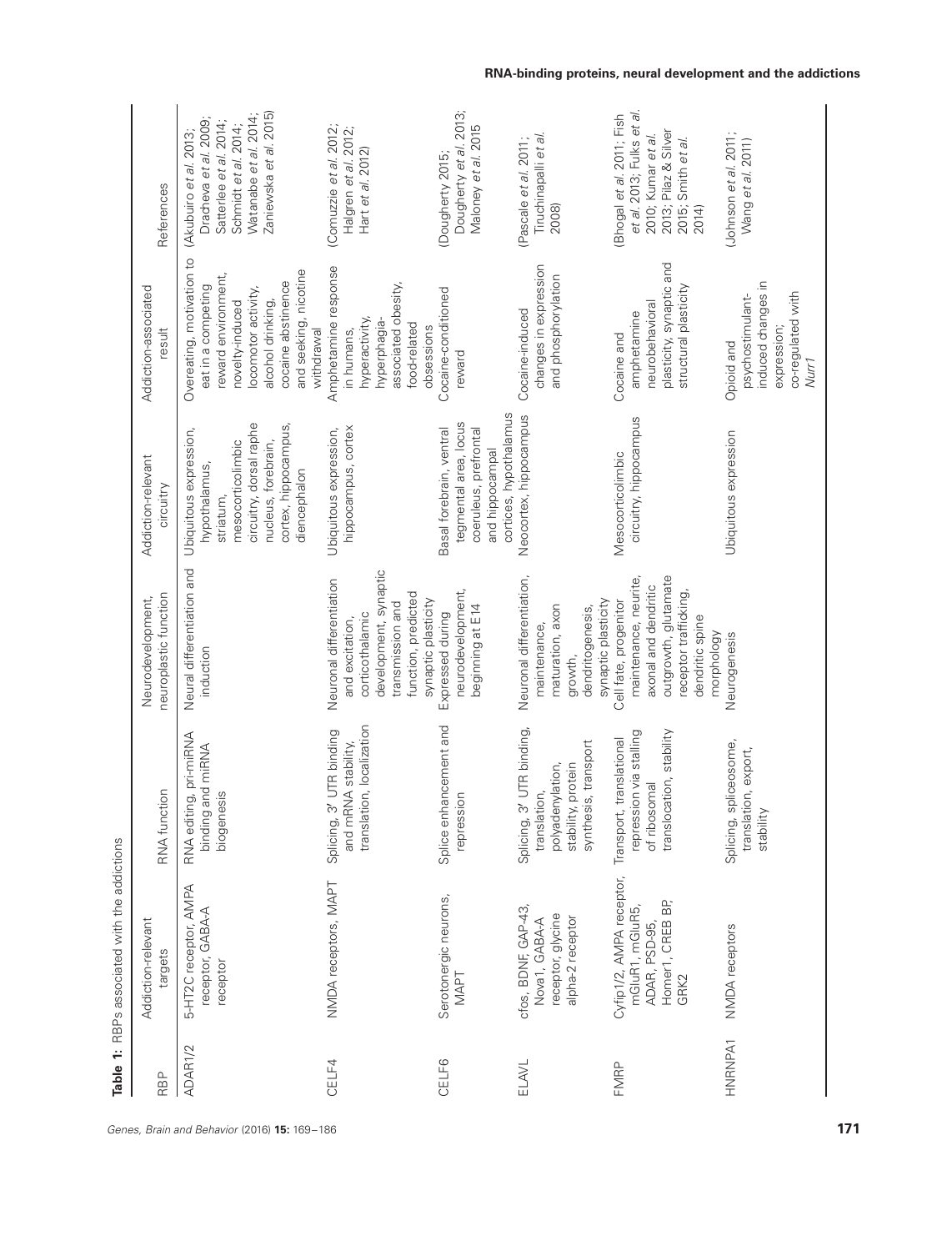| Table 1: Continued           |                                                                                                                          |                                                                                                                          |                                                                                                                                       |                                                                                                    |                                                                                                                                                                               |                                                                                      |
|------------------------------|--------------------------------------------------------------------------------------------------------------------------|--------------------------------------------------------------------------------------------------------------------------|---------------------------------------------------------------------------------------------------------------------------------------|----------------------------------------------------------------------------------------------------|-------------------------------------------------------------------------------------------------------------------------------------------------------------------------------|--------------------------------------------------------------------------------------|
| RBP                          | Addiction-relevant<br>cargets:                                                                                           | RNA function                                                                                                             | neuroplastic function<br>Neurodevelopment,                                                                                            | Addiction-relevant<br>circuitry                                                                    | Addiction-associated<br>result                                                                                                                                                | References                                                                           |
| HNRNPH1                      | OPRM1, RBFOX, NMDA<br>receptor, Per2                                                                                     | polyadenylation and<br>Splicing, regulation of<br>cleavage, 5' UTR<br>splicing activity,<br>suppression<br>translational | Unknown                                                                                                                               | Ubiquitous expression                                                                              | association with Nurr1<br>Heroin addiction, MOR<br>stimulant response,<br>methamphetamine<br>expression<br>splicing,                                                          | Song et al. 2012; Xu<br>et al. 2014; Yazdani<br>Uohnson et al. 2011;<br>et al. 2015) |
| HNRNPH <sub>2</sub>          |                                                                                                                          | Splicing                                                                                                                 | Unknown                                                                                                                               | Low expression                                                                                     | induced change in<br>psychostimulant-<br>expression<br>Opioid and                                                                                                             | (Wang et al. 2011)                                                                   |
| HNRNPK                       | TH, MOR, SERT, neuronal<br>nicotinic acetylcholine<br>receptor beta2                                                     | Transcription, silencing,<br>binding and stability,<br>splicing, 3' UTR<br>translation                                   | synapse maturation,<br>Hippocampal synaptic<br>filopodia formation,<br>plasticity, dendritic<br>axon development<br>spine morphology, | circuitry, hippocampus,<br>Mesocorticolimbic<br>ventral midbrain                                   | subunit of the neuronal<br>nicotinic acetylcholine<br>transcription of beta2<br>Activates TH and MOR<br>translation, activates<br>promotes SERT<br>transcription,<br>receptor | Choi et al. 2008; Du<br>(Banerjee et al. 2014;<br>et al. 1998)                       |
| HNRNPM1                      | D2 dopamine receptor                                                                                                     | nknown<br>$\tilde{z}$                                                                                                    | Unknown                                                                                                                               | Unknown                                                                                            | dopamine receptor<br>Splicing of D2                                                                                                                                           | (Park et al. 2011)                                                                   |
| Nova <sub>1/2</sub>          | acetylcholine receptor,<br>GABA-A and GABA-B<br>D2 dopamine receptor,<br>receptor, nicotinic<br>receptors, NMDA<br>GIRK2 | Repression of splicing,<br>polyadenylation                                                                               | neuronal migration of<br>cortical and purkinje<br>neurons, neuronal<br>Synaptogenesis,<br>inhibition                                  | Neocortex and midbrain<br>(Nova1), hindbrain,<br>ventral spinal cord<br>motoneurons and<br>(Nova2) | dopamine receptor<br>Splicing of D2                                                                                                                                           | (Park et al. 2011)                                                                   |
| $(HNRRNPE1-4)$<br>$PCBP 1-4$ | Tyrosine hydroxylase,<br><b>MOR</b>                                                                                      | binding and stability,<br>Transcription, 3' UTR<br>co-activation and<br>translational<br>repression                      | axonogenesis<br>Corticogenesis,                                                                                                       | TH-positive cells of the<br>midbrain, locus<br>coeruleus                                           | changes in TH mRNA<br>Nicotine-induced                                                                                                                                        | 2008, 2009; Pilaz &<br>Choi et al. 2007,<br>(Boschi et al. 2015;<br>Silver 2015)     |
| (HNRNPI)<br>$PTBP1-2$        | GABA-A receptor, Grip1,<br>glycine receptor alpha2<br>AfosB, PSD-95, PTBP,<br>D2 dopamine receptor,                      | nonsense-mediated<br>stability, translation<br>decay, transport,<br>polyadenylation,<br>initiation<br>Splicing,          | Neuronal differentiation,<br>and stability, plasticity<br>synapse maturation                                                          | Cortex, hippocampus                                                                                | D2 dopamine receptor<br>splicing                                                                                                                                              | (Sasabe et al. 2011)                                                                 |
| (A2BP1)<br>RBFOX1            | receptor, NMDA receptor,<br>Cell adhesion molecules,<br>Grip1, Csnk1d, PTBP<br>HNRNPH1, PACAP<br>receptor, GABA-A        | Splicing, 3' UTR binding<br>polyadenylation<br>and stability,                                                            | Transmission,<br>membrane<br>excitability                                                                                             | hippocampus, nucleus<br>forebrain, neocortex,<br>Ubiquitous, basal<br>accumbens                    | reward, nicotine and<br>alcohol dependence<br>Cocaine-conditioned                                                                                                             | (Feng et al. 2014; Fogel<br>et al. 2012; Zhong<br>et al. 2015)                       |

Table 1: Continued

**172** Genes, Brain and Behavior (2016) **15:** 169–186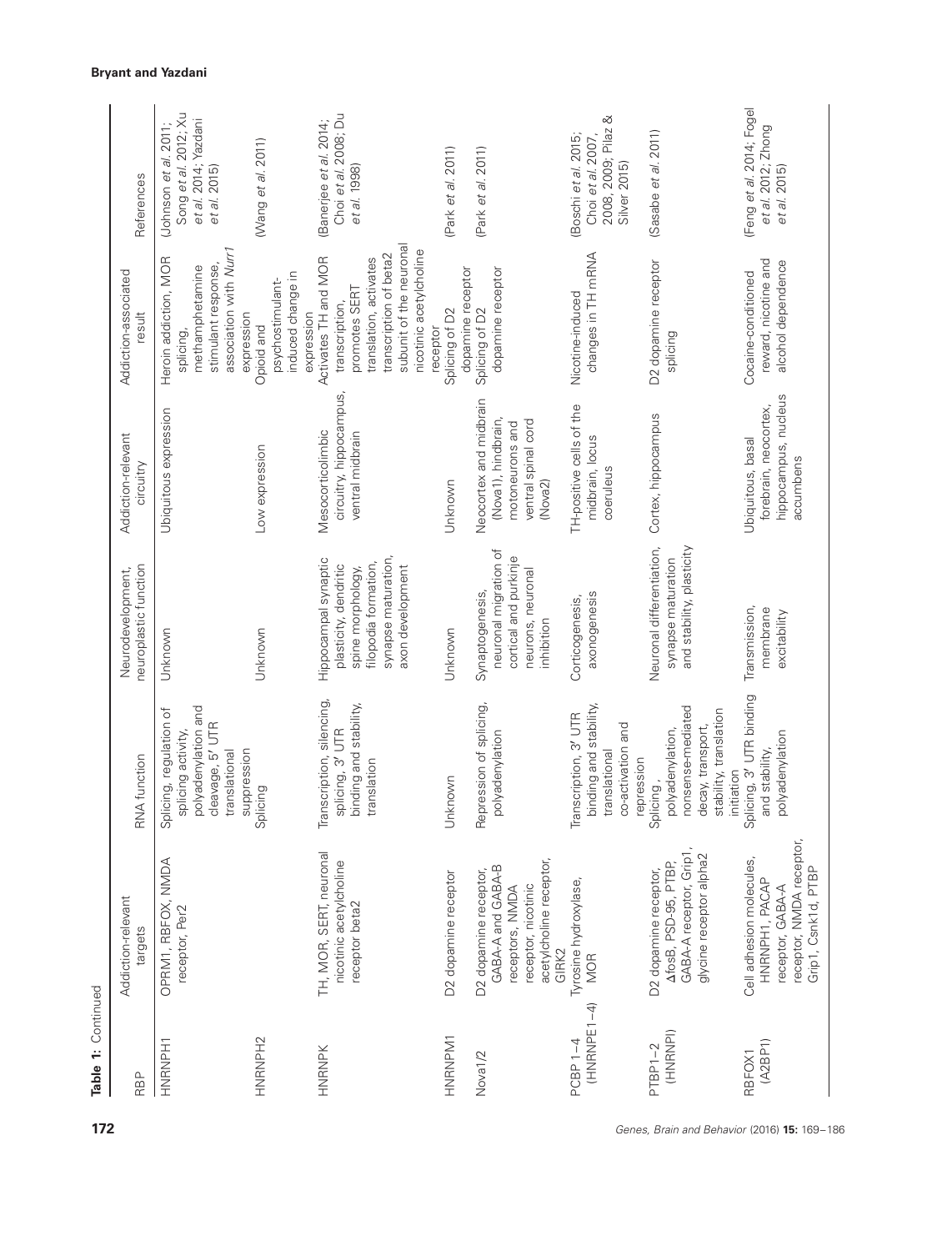| Table 1: Continued |                                                             |                                                                                                              |                                                                                                                                                                                                                   |                                                     |                                                                                       |                                                     |
|--------------------|-------------------------------------------------------------|--------------------------------------------------------------------------------------------------------------|-------------------------------------------------------------------------------------------------------------------------------------------------------------------------------------------------------------------|-----------------------------------------------------|---------------------------------------------------------------------------------------|-----------------------------------------------------|
| RBP                | Addiction-relevant<br>targets                               | RNA function                                                                                                 | neuroplastic function<br>Neurodevelopment,                                                                                                                                                                        | Addiction-relevant<br>circuitry                     | Addiction-associated<br>result                                                        | References                                          |
| Tra $2\beta$       | RGS4, glutamate receptors Splicing                          |                                                                                                              | differentiation, cortical<br>Neuronal survival,<br>neurogenesis                                                                                                                                                   | cerebral cortex<br>Locus coeruleus,                 | DARPP-32 induces<br>splicing of RGS4;<br>splicing of Tra2 $\beta$<br>Morphine-induced | (Benderska et al. 2010;<br>$Li$ et al. 2013)        |
| ZBP <sub>1</sub>   | B-actin, GAP-43, Homer1,<br>many other predicted<br>targets | stability, translational<br>mRNA transport and<br>repression, axonal<br>UTR binding and<br>localization<br>᠗ | branching, dendritic<br>development and<br>development and<br>synaptogenesis,<br>outgrowth and<br>corticogenesis,<br>axonogenesis,<br>Axon guidance,<br>hippocampal<br>regeneration<br>morphology,<br>plasticity, | Ubiquitous expression,<br>hippocampus<br>forebrain, | stimulant response<br>methamphetamine<br>Cocaine-conditioned<br>reward,               | Lapidus <i>et al.</i> 2012)<br>(Bryant et al. 2012; |

## **RNA-binding proteins, neural development and the addictions**

prefrontal cortex, psychostimulant-induced locomotor activity, stereotypy and drug reward (Fish et al. 2013; Fulks et al. 2010). The FMRP deletion also disrupts cocaine-induced neurobehavioral plasticity in the nucleus accumbens, including decreased locomotor sensitization, enhanced stereotypy, perturbed dendritic morphology, changes in AMPA/NMDA receptor ratios and glutamatergic transmission and reduced cocaine reward that is associated with increased mGluR5 activation (Smith et al. 2014). In prefrontal cortical neurons, D1 dopamine receptor activation is sufficient to induce FMRP phosphorylation and synthesis of synaptic proteins involved in glutamate receptor trafficking and plasticity (Wang et al. 2008, 2010). In another example that indirectly implicates FMRP in the addictions, cytoplasmic FMRP-interacting protein 1 (CYFIP1) inhibits elf4E-mediated cap-dependent mRNA translation of proteins involved in actin cytoskeleton remodeling and dendritic spine maturation (De Rubeis et al. 2013; Napoli et al. 2008) and mutations in the closely related Cyfip2 gene in mice modulate psychostimulant-induced locomotor activity and sensitization, dendritic morphology and AMPA receptor neurotransmission (Kumar et al. 2013). In addition to an mGluR5 mechanisms underlying neurobehavioral dysfunction in the absence of FMRP (Bear et al. 2004; Smith et al. 2014), neuronal activity and BDNF/TrkB signaling can regulate expression of FMRP in the hippocampus (Castren et al. 2002) and FMRP deletion perturbs both BDNF and TrkB spatiotemporal expression and signaling in neurodevelopment and neuroplasticity (Castren & Castren 2014). Thus, both BDNF/TrkB and mGluR5 signaling could converge on FMRP mechanisms of psychostimulant neurobehavioral plasticity (Kumar et al. 2013; Smith et al. 2014).

Because FMRP deletion increases protein translation and disrupts structural and synaptic plasticity induced by glutamate receptor signaling (e.g. mGluR-LTD), an important question is whether or not fine-tuning glutamatergic signaling by the use of pharmaceuticals targeting NMDA receptors and mGluR can improve the outcome of neurodevelopmental and neuropsychiatric disorders associated with FMRP dysfunction (Bear et al. 2004; Michalon et al. 2012), including the addictions (Cleva et al. 2010). The FMRP also undergoes post-translational modifications, including mGluR-mediated dephosphorylation and relief from translational repression as well as mTOR-mediated dephosphorylation by protein phosphatase 2A (PP2A) and re-establishment of translational repression via PP2A suppression (Ceman et al. 2003; Narayanan et al. 2008), presenting additional opportunities for perturbing FMRP mechanisms of neurodevelopmental and neuropsychiatric dysfunction.

# **hnRNPs**

Heterogeneous nuclear ribonucleoproteins (hnRNPs) are a large and diverse group of nucleoplasmic-localized multifunctional RBPs that form RNP complexes and can regulate splicing, export, localization, translation and stability (Dreyfuss et al. 2002; Han et al. 2010). Rapidly accumulating studies are identifying new contributions of hnRNPs to neurodevelopment (Liu & Szaro 2011; Sinnamon et al. 2012)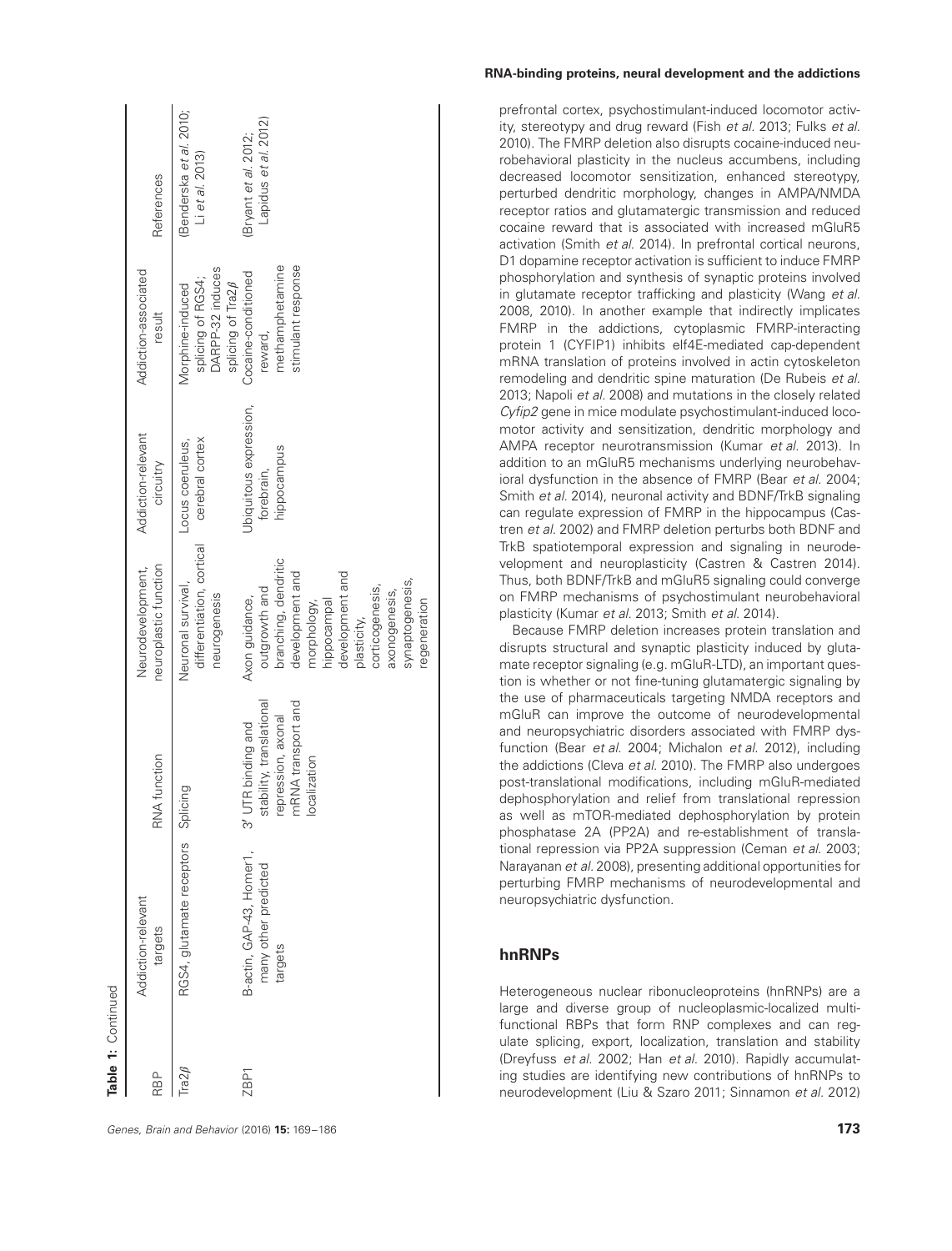and synaptic plasticity (Folci et al. 2014; Leal et al. 2014; Sinnamon & Czaplinski 2011; Zhang et al. 2012). Heterogeneous nuclear ribonucleoproteins contain highly conserved, modular RNA recognition motifs (RRMs) that determine sequence binding specificity and affinity and intervening regions that localize and permit generalized and specific roles in post-transcriptional processing. The hnRNPs were originally classified based on their co-immunopurification in RNA complexes with monoclonal antibodies against the founding member hnRNP C, thus identifying hnRNP A-U (Dreyfuss et al. 1993). Although hnRNPs can be highly similar in protein structure and function, their nomenclature is not consistent with their sequence homology, suggesting independent evolution and expansion of several RRMs. As examples, some hnRNPs share greater sequence similarity with other RBP classes such as hnRNP A1 vs. ELAVL4/CELF1 or hnRNP C vs. the SR protein transformer- $2\beta$  (Tra $2\beta$ ) (Tang et al. 2012). Furthermore, other hnRNPs such as E/K, I/L, U, I (PTBP1) and hnRNP F/H contain separate, quasi-RRMs that do not share sequence homology with canonical RRMs of hnRNPs (Tang et al. 2012). Thus, discussing hnRNPs as a separate class is somewhat arbitrary but for ease of reference, here we will discuss addiction-relevant RBPs that have been named hnRNPs and in the immediately following sections, we will discuss hnRNPs that have alias names.

The mu opioid receptor (MOR) is a primary molecular target for the addictive properties of opioids and other drugs of abuse (Contet et al. 2004) and undergoes alternative splicing by hnRNP H1 binding to the intronic AGGG sequence and recruiting hnRNP A1, A2B1, AB, C, H3 and U, which results in exclusion of exon 2 and decreased expression of Oprm1 (mu opioid receptor; MOR) (Xu et al. 2014). The MOR intronic SNP rs9479757 decreased binding of hnRNP H1, resulting in exon 2 skipping and increased MOR expression that was associated with increased severity of heroin dependence (Xu et al. 2014). hnRNP H1 and hnRNP F can also post-transcriptionally regulate MOR expression by repressing translation at the 5′ UTR (Song et al. 2012), providing a second level of MOR regulation by hnRNP H1.

We used fine-scale gene mapping with interval-specific congenic mouse lines to identify a 206-kb region on chromosome 11 containing Hnrnph1 (the gene coding for hnRNP H1) and Rufy1 that was necessary for reduced sensitivity methamphetamine-induced locomotor activity. Replicate mouse lines harboring transcription activator-like effector nucleases (TALENs)-induced frameshift deletions in Hnrnph1 recapitulated the quantitative trait locus (QTL) phenotype, thus identifying *Hnrnph1* as the quantitative trait gene (Yazdani et al. 2015). Inheritance of this QTL caused a decrease in expression of Bdnf, Elavl2, Elavl4 and Nurr1 (nuclear receptor-related 1 protein) (Yazdani et al. 2015), a transcription factor that is crucial for the development and function of midbrain dopaminergic neurons (Campos-Melo et al. 2013). hnRNP H1 (along with hnRNP A1, K and M) has been shown to be co-regulated with Nurr1 expression across neuronal cell lines (Johnson et al. 2011) and a recent review of proteomic studies of neuronal and brain expression with drugs of abuse identified psychostimulant- and opioid-induced changes in hnRNP H2 and A1 expression that could regulate gene networks enriched for protein modification/degradation,

synaptic/neuronal function, transmission and signaling (Wang et al. 2011). We are currently evaluating the potential role of Hnrnph1 in the rewarding and reinforcing properties of psychostimulants and opioids and changes in the transcriptome and spliceome associated with Hnrnph1 dysfunction.

Hnrnph1 is highly and ubiquitously expressed throughout the mouse brain (Lein et al. 2007). It contains three quasi-RRMs that mediate binding to poly-(G) tracts to either enhance or silence splicing (Han et al. 2010). hnRNP H protein is primarily localized to the nucleus in primary rat cortical neurons and depolarization via KCl application increased the intensity of nuclear immunocytochemical staining (Fig. 1), suggesting activity-dependent nuclear function that is consistent with its role in alternative splicing and polyadenylation (Katz et al. 2010). Nevertheless, hnRNP H1 also contains three, intervening glycine-rich domains and the central domain contains an NLS that permits bidirectional transport between the nucleus and cytoplasm (Van Dusen et al. 2010). These modular glycine-rich domains are also necessary for regulation of splicing (Wang et al. 2012) and likely mediate interaction with other proteins, including complexing and cooperating with hnRNP A1, RBFOX2 and hnRNP F to enhance or suppress exon inclusion (Fisette et al. 2010; Mauger et al. 2008). hnRNP H1 can also cooperate with hnRNP I (see PCBP-1 below) to form a splicer enhancer complex in neurons (Chou et al. 1999).

To summarize, increasing evidence indicates that hnRNPs such as hnRNP H1 may be involved in establishing multiple addictions. The role of hnRNP H1 in activity-dependent synaptic plasticity is not known although intriguingly, Hnrnph1 was identified as one of the most significantly upregulated transcripts in transcriptome analysis of cortical brain tissue following experimental traumatic brain injury (Kobori et al. 2002), which could indicate a role in regenerative plasticity. Available evidence from our laboratory indicates that neuronal stimulation induces an increase in hnRNP H staining that is localized to the nucleus (Fig. 1), suggesting that the contribution of hnRNP H1 to neuroplasticity is either indirect (e.g. via nuclear splicing or nuclear polyadenylation of synaptic targets) or that dendritic localization of hnRNP H requires signaling through specific receptors. We are currently testing the latter hypothesis in the context of the addictions by treating neurons with dopamine receptor agonists and examining changes in hnRNP H staining. Because hnRNP H1 can undergo several post-translational modifications such as phosphorylation, methylation and sumoylation (Chaudhury et al. 2010), there is potential to fine-tune hnRNP H1 signaling to prevent or normalize plasticity associated with the addictions.

# **PCBPs (including hnRNP K)**

Polycytosine-binding proteins (PCBPs) 1–4 (hnRNP E1–E4) and hnRNP K bind with high affinity to poly(C) DNA and RNA sequences to regulate transcription and post-transcriptional processing via three, modular hnRNP KH RNA-binding domains (Han et al. 2010). They also contain an intervening sequence between the second and third KH domains with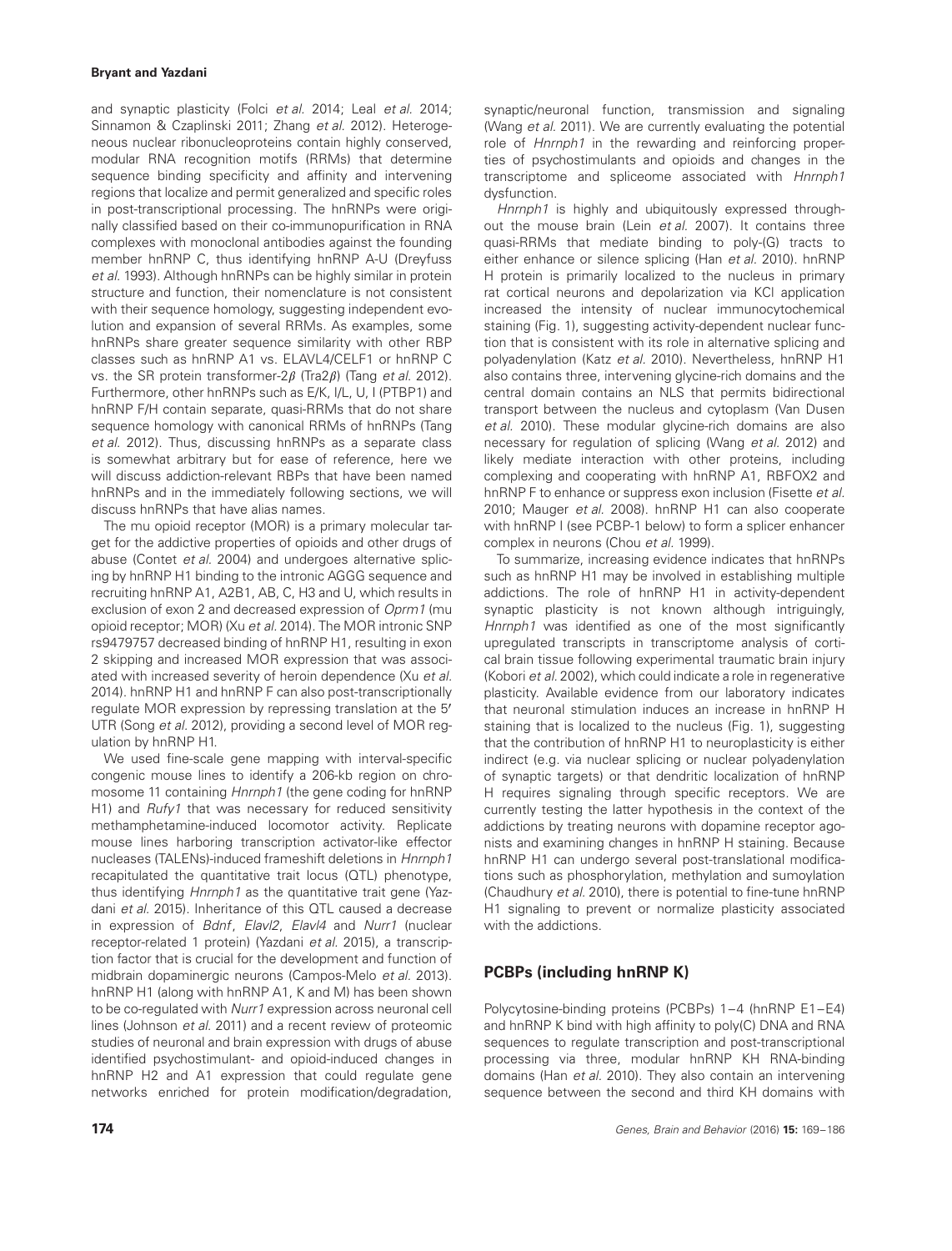

**Figure 1: Immunocytochemical staining of hnRNP H in rat cortical neurons following KCl-induced depolarization.** (a) Primary neocortical neurons were dissected from E18 Sprague-Dawley rat embryos (Charles River Laboratories, Newton, MA). Dissociated neurons were cultured neurons for 1 week. For the control, no treatment (No Tx) group, 1 ml of conditioned media was replaced with 1 ml of neurobasal media. For the 1-h and 2-h Tx groups, 1 ml of conditioned media was replaced with 1 ml of 20 mM KCl-enriched neurobasal media. Treated neurons were then washed, fixed, permeabilized, blocked and incubated with primary hnRNP H antibody (1:500 rabbit polyclonal, Bethyl Labs Montgomery, TX) in 1% bovine serum albumin (BSA) overnight at 4∘C. Twelve hours later, neurons were washed and incubated with an Alexa Fluor 594 antibody (1:500 donkey anti-rabbit, Life Technologies, Carlsbad, CA) in 1% BSA. Processed coverslips were then stained with DAPI (blue) and mounted onto glass slides. Images were collected using a Zeiss AxioObserver microscope (Carl Zeiss Inc., Jena, Germany) under uniform settings for all three groups. Twenty serial images (frames) were captured per condition and fluorescence was quantified using ImageJ 1.49 under a uniform threshold range. Note both an increase in the number of H1-stained neurons following 1–2 h of KCl Tx as well as an increase in the fluorescent staining intensity after KCl treatment. (b) Semiquantification of fluorescence staining intensity. One-way ANOVA indicated a main effect of genotype ( $F_{2,57} = 8.4$ ;  $P = 0.0006$ ). \*P = 0.01; \*\*P *<* 0.001 (unpaired t-tests vs. No Tx).

NLSs (PCBP1 and 2) or an hnRNP K-specific nuclear shuttling domain to permit bidirectional transport. hnRNP K also has a SH-3 (KI)-binding domain and both hnRNP K and PCBP4 contain an NLS in the third KH domain (Choi et al. 2009). hnRNP K, PCBP1 and PCBP2 are located primarily in the nucleus whereas PCBP3 and 4 are located primarily in the cytoplasm (Chaudhury et al. 2010).

In neurodevelopment, PCBPs regulate axonogenesis (Thyagarajan & Szaro 2004) and corticogenesis (Pilaz & Silver 2015). PCBP1–3 are expressed in the adrenal medulla, midbrain and locus coeruleus, respectively, where they bind the 3′ UTR of tyrosine hydroxylase (TH, the enzyme necessary for synthesis of dopamine and norepinephrine) in the cytoplasm to increase stability and protein translation (Boschi et al. 2015; Czyzyk-Krzeska & Beresh 1996). In addition to regulating catecholamine synthesis, hnRNP K, PCBP1 and PCBP2 can all bind to the MOR promoter to activate MOR transcription whereas PCBP3 acts as a transcriptional repressor (Choi et al. 2007, 2008, 2009).

hnRNP K interacts with ELAVL2 to control neuronal differentiation (Yano et al. 2005) and regulates axonogenesis via post-transcriptional interaction with genes involved in neurodevelopment, transport, localization and cytoskeleton, including GAP-43 (Liu & Szaro 2011; Liu et al. 2008). hnRNP K exhibits early developmental expression in several components of the mesocorticolimbic circuitry and subsequently a more restricted expression to the hippocampus (Blanchette et al. 2006). hnRNP K can bind to the TH promoter to activate transcription (Banerjee et al. 2014) and co-localizes with TH in the ventral midbrain. Thus, hnRNP K could regulate catecholamine synthesis during midbrain dopaminergic neuron development, maintenance and synaptic plasticity in adulthood (Folci et al. 2014). hnRNPK also binds to the polyadenylation sequence within the 3′ UTR of the serotonin transporter (SERT), a primary molecular target for cocaine reward (Sora et al. 2001), to increase SERT protein levels by preventing miR-16-mediated inhibition of translation (Yoon et al. 2013). In addition to its link to catecholamines and monoamines, hnRNP K can bind to the MOR promoter and to the promoter of the beta-2 subunit of the neuronal nicotinic acetylcholine receptor to activate transcription (Choi et al. 2008; Du et al. 1998). Finally, morphine can stimulate hnRNP K translation in multiple brain regions independent from transcription (Lee et al. 2014).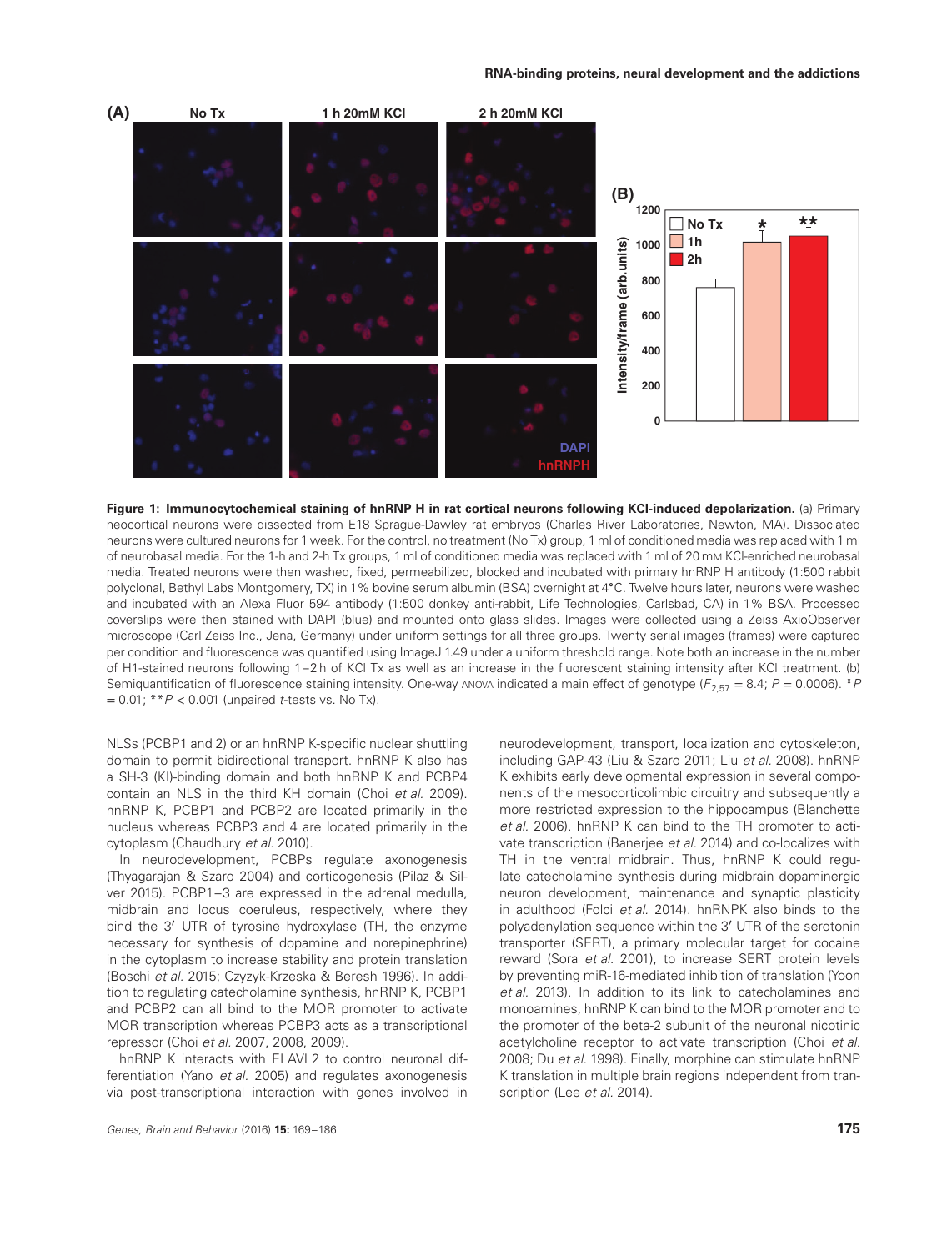To summarize, PCBPs and hnRNP K are associated with neurodevelopment, catecholaminergic, monoaminergic, opioidergic and cholinergic signaling and, thus, are prime suspects in regulating neurotransmitter signaling underlying the addictions. Importantly, post-translational modifications can also significantly impact cell function of PCBPs. A notable example is ERK-induced phosphorylation of hnRNP K, which translocates hnRNP K to the cytoplasm where it can then bind to the 3′ UTR of mRNAs to regulate protein translation (Habelhah et al. 2001). Therefore, therapeutic modulation of hnRNP K signaling could be a future treatment avenue in the addictions.

# **PTBPs (including PTBP-1; a.k.a. hnRNP I)**

Polypyrimidine tract-binding proteins (PTBPs) bind to both intronic and exonic polypyrimidine tract sequences to repress exon inclusion. They contain four RRMs, an NLS and an NES in the N-terminus that permit alternative splicing, shuttling, polyadenylation, transport, localization, stabilization and translation (Keppetipola et al. 2012; Romanelli et al. 2013). RRM-1 and RRM-2 are separated by flexible linkers that permit independent conformations whereas RRM-3 and -4 form a globular structure and binds to nearby, intervening pyrimidine tracts to induce RNA looping (Romanelli et al. 2013). Alternatively spliced isoforms of PTBP1 can contain longer intervening domains or isoforms that lack RRM-1 and -2, thus diversifying PTBP targets and function within the context of an RNP complex. Splicing repression by PTBP can depend on its proximity to the splice site, its antagonism by other RBP splicing co-factors such as CELF proteins (Gromak et al. 2003; Spellman et al. 2005) and neuro-oncological ventral antigen1 (Nova1) (Polydorides et al. 2000), and its interaction with co-repressors such as the Raver proteins (Henneberg et al. 2010). In addition to splicing, PTBP1 can bind directly to 3′ UTRs to regulate cleavage in polyadenylation, 3' UTR exon inclusion and mRNA stability (Sawicka et al. 2008). Finally, PTBPs interact with PCBPs and act at the internal ribosomal entry site to initiate translation (Bushell et al. 2006).

During neurodevelopment, reciprocal changes in PTBP1 and 2 expression coordinate differential splicing of PSD-95 to control the timing of neuronal differentiation (Zheng et al. 2012). PTBP1 is expressed in neural progenitors and decreases during differentiation and is restricted to glia during adulthood. In contrast, expression of the gene paralog PTBP2 increases during neuronal differentiation, decreases during cortical maturation and shows moderate neuronal expression during adulthood (Keppetipola et al. 2012). Notably, PTBP1 inhibits the expression of PSD-95 in neural progenitors whereby it represses the inclusion of a coding exon which results in nonsense-mediated decay and delays excitatory synapse stabilization and maturation (Keppetipola et al. 2012; Zheng et al. 2012). A similar mechanism is used by PTBPs to inhibit their own expression (Boutz et al. 2007). PTBP2 is essential for postnatal survival and genome-wide RNA target analysis of the developing mouse brain revealed that PTBP2 inhibits a splicing program involved in neuronal cell cycle,

With regard to dopamine receptors and the addictions, the short and long splice forms of the D2 dopamine receptor (D2L and D2S) are highly conserved and have different signaling properties and physiological function (Picetti et al. 1997) that have been associated with the addictions (Levran et al. 2015; Smith et al. 2002). Both PTBP1 and Nova1 promote exon 6 inclusion whereas hnRNP M inhibits exon 6 inclusion, thus bidirectionally regulating D2L vs. D2S expression (Park et al. 2011; Sasabe et al. 2011). Overexpression of PTBP1 in vitro was associated with a decrease in transcription of ΔfosB, a stable splice variant of the transcription factor fosB that accumulates in the nucleus accumbens following chronic administration of drugs of abuse and is associated with sustained drug-induced synaptic plasticity (Alibhai et al. 2007; Nestler et al. 2001). Thus, perhaps post-translationally modifying PTBP1, e.g. via phosphorylation and cytoplasmic translocation (Xie et al. 2003), could modulate ΔfosB-mediated neuroplasticity associated with the addictions.

# **ELAVL**

The neuronal-specific mammalian embryonic lethal, abnormal vision-like (ELAVL)2, 3 and 4 RBPs are an RBP family based on homology to ELAV protein in Drosophila (Robinow et al. 1988) and regulate the transport, stabilization, localization and translation of mRNAs. They contain three RRMs that mediate binding to intronic targets for splicing as well as binding to highly conserved AU-rich element (ARE) sequences of 3' UTR targets to regulate stability (Colombrita et al. 2013), including Nova1 (Ratti et al. 2008). ELAVL4 can also enhance cap-dependent translation via structural unwinding of 5' UTRs (Fukao et al. 2009). ELAVL RBPs contribute to all stages of neuronal differentiation, maintenance, synaptogenesis and activity-dependent synaptic plasticity (Perrone-Bizzozero & Bolognani 2002). The localization of ELAVL RBPs in the neocortex and hippocampus (Okano & Darnell 1997) suggests potential involvement in neurodevelopmental and neuroanatomical risk for the addictions (Andersen & Teicher 2009). RNA-binding protein target analysis of ELAVL of mouse forebrain tissue identified a spliceome enriched for axonal and synaptic cytoskeleton dynamics and 3′ UTR-regulated genes involved in amino acid synthesis. Of note, ELAVL regulates the splicing and half-life of glutaminase, indicating an essential role in excitatory neurotransmission (Ince-Dunn et al. 2012).

Acute cocaine treatment caused a decrease in whole-brain FMRP expression and an increase in ELAVL expression that was associated with an increase in expression of genes enriched for dendritic synaptic plasticity (Tiruchinapalli et al. 2008). Combining repeated cocaine administration with swim stress increased ELAVL4 phosphorylation and translation in the hippocampus as well as expression of its canonical cytoskeletal target, growth-associated protein (GAP)-43 (Pascale et al. 2011), which could contribute to structural plasticity and drug-associative learning (Bolognani et al. 2007). Importantly, ELAVL4 selectively binds to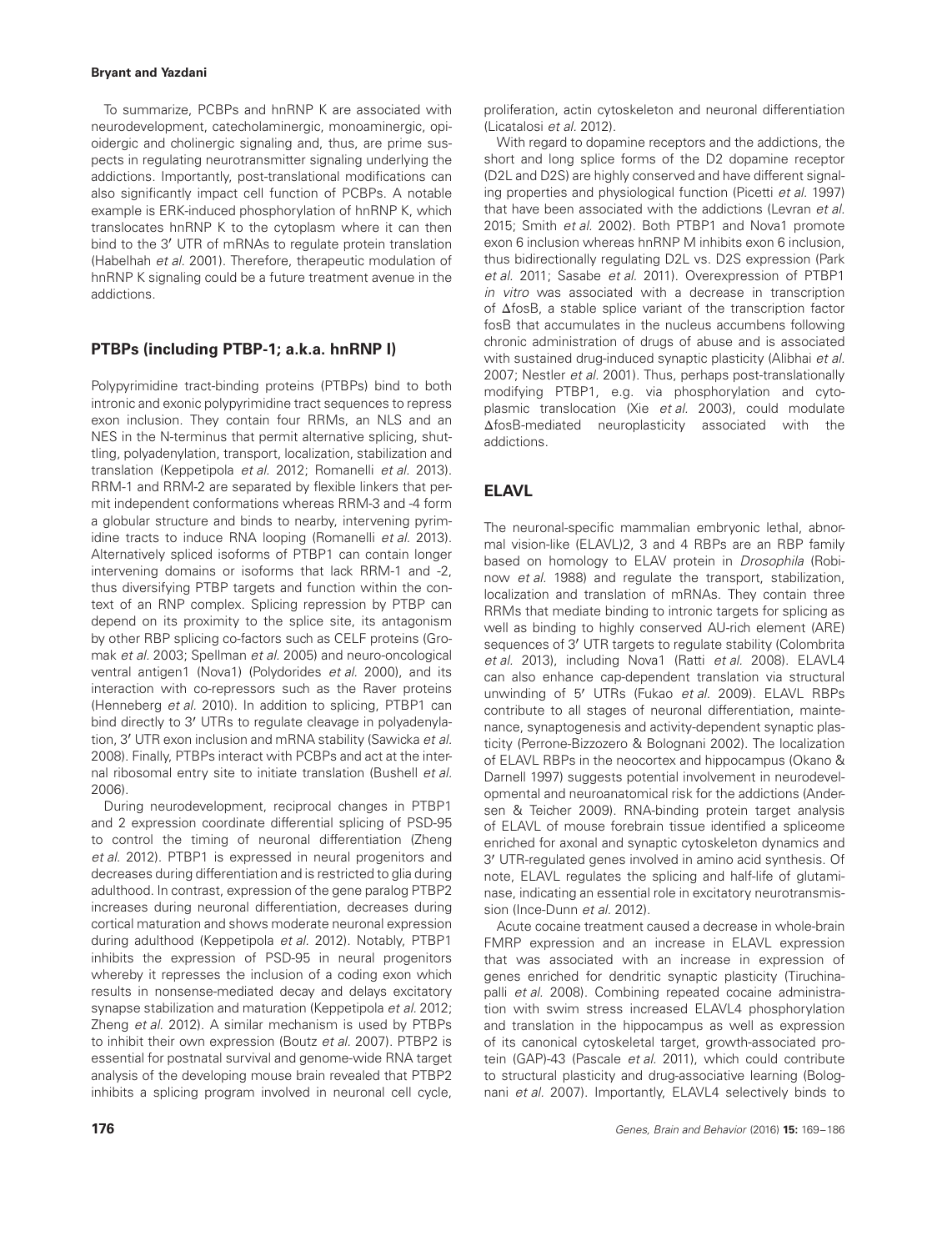the unique ARE sequence of the long 3′ UTR but not the short 3′ UTR of BDNF mRNA to increase BDNF stability and activity-dependent translation (Allen et al. 2013). The increase in BDNF translation is mediated by PKC-induced phosphorylation of ELAVL4, which disinhibits 3′ UTR-mediated translational repression of the long 3′ UTR BDNF mRNA in hippocampal neuronal dendrites (Vanevski & Xu 2015). Selective regulation of the long 3′ UTR of BDNF is important because it is responsible for activity-dependent neuronal translation of BDNF (Lau et al. 2010) and synaptic maturation in the dendrites (An et al. 2008). Psychostimulant administration increases the expression of BDNF (Russo et al. 2009) and in turn, BDNF can regulate neuronal expression of FMRP and synaptic protein translation (Castren & Castren 2014). Thus, an ELAVL-mediated increase in activity-dependent translation of BDNF and other mRNA targets may work in parallel with FMRP to induce neurobehavioral plasticity in response to drugs of abuse (Smith et al. 2014). Interestingly, an increase in BDNF expression may serve as a biomarker for severity of psychostimulant addiction and vulnerability to relapse in recently abstinent individuals (Sinha 2011).

# **ZBP1**

Zipcode-binding protein-1 (ZBP1) is a cytoplasmic protein that shuttles between the nucleus and cytoplasm via its NES and NLS sequence. ZBP2 is a second, homologous RBP that is localized to the nucleus and cooperates with ZBP1 to shuttle beta-actin mRNA into the cytoplasm (Gu et al. 2002; Pan et al. 2007). ZBPs share significant homology with PCBPs and contain two RRMs and four KH-type RNA-binding motifs. KH3 and KH4 domains of ZBP1 form a pseudodimer that recognizes a 54-nucleotide zipcode sequence on the 3′ UTR of beta-actin mRNA for transport and translation in dendrites (Doyle & Kiebler 2012; Farina et al. 2003; Gu et al. 2002; Huttelmaier et al. 2005; Ross et al. 1997).

ZBP1 represses beta-actin translation in the cytoplasm that is relieved upon Src phosphorylation at Tyr396 (Huttelmaier et al. 2005). Both BDNF and netrin-1 stimulate phosphorylation of ZBP1 at Tyr396 and increased protein synthesis of beta-actin in a model of axon guidance in cortical neurons (Sasaki et al. 2010; Welshhans & Bassell 2011). Neurodevelopmental studies demonstrate ZBP1 transport and localization of beta-actin in synaptogenesis of dendritic filopodia (Eom et al. 2003) and neurotrophin-induced growth cone motility (Zhang et al. 2001). Furthermore, ZBP1 is necessary for NMDA receptor-dependent targeting of beta-actin mRNA to the hippocampal dendrites (Tiruchinapalli et al. 2003) as well as dendritic arborization induced by Src-induced ZBP1 phosphorylation and relief of translational repression (Perycz et al. 2011). In addition to dendritic plasticity, axonal regeneration in severed sensory neurons involves ZBP1-mediated transport of both beta-actin and GAP-43 mRNAs to localize protein synthesis and increase axonal growth and branching, respectively (Donnelly et al. 2011, 2013).

Similar to ELAVL-associated increased expression of GAP-43 following in vivo administration of cocaine and

#### **RNA-binding proteins, neural development and the addictions**

stress (Pascale et al. 2011), in vivo axonal injury induced an increased in the expression of GAP-43 that interacts with ELAVL4 as well as ZBP1 in a complex to induce axonal outgrowth and branching (Yoo et al. 2013). It was recently shown that although both ZBP1 and ELAVL4 interact with beta-actin, ELAVL4 binds specifically to the ARE sequence in the 3′ UTR whereas ZBP1 requires a specific secondary structure (Kim et al. 2015) that could permit its ability to form a EVAL/ZBP complex in neuroplasticity underlying axonal regeneration and possibly cocaine neuroplasticity. In further support of a link between ZBP1 and cocaine, transgenic, ectopic expression of ZBP1 in the striatum during adulthood blocked cocaine-induced conditioned place preference that was rescued by eliminating ZBP1 expression. Direct, experimental target analysis identified nearly 200 transcripts involved in synaptic plasticity that could be responsible for the effect of ZBP1 on cocaine reward, including the scaffolding gene Homer1 that negatively regulates cocaine reward (Szumlinski et al. 2004) as well as cadherins, transcription factors, kinases, ion channels and Ras members (Lapidus et al. 2012). Interestingly, we previously identified both a behavioral QTL and a *cis-*acting eQTL from striatal tissue on chromosome 11 for *Igf2bp1* (insulin growth factor 2 mRNA-binding protein 1; the gene coding for ZBP1 protein) that was causally associated with reduced methamphetamine-induced locomotor activity and increased Igf2bp1 expression. In light of the recent ZBP1 findings discussed above, Igf2bp1 could represent a quantitative trait gene underlying methamphetamine stimulant sensitivity (Bryant et al. 2012).

An intriguing possibility is that native ZBP1 expression could be reawakened in the mature brain following chronic exposure to drugs of abuse and regulate a neurodevelopmental program that underlies certain addictions such as cocaine (Dong & Nestler 2014). Furthermore, based on the combined evidence described above, ZBP1 could promote BDNF-mediated structural recovery of damaged catecholaminergic and monoaminergic axons following administration of neurotoxic drugs such as methamphetamine and MDMA (Adori et al. 2010; Ares-Santos et al. 2014).

## **RBFOX1 (A2BP1)**

RBFOX (RNA-binding protein, fox-1 homolog) proteins are neuronal splicing factors that promote both exon inclusion and skipping that depends on the position of the canonical UGCAUG binding motif near the exon (Underwood et al. 2005; Zhang et al. 2008). RBFOX proteins contain a highly conserved, identical RRM that is responsible for binding RNAs and less conserved regions in the N-terminus and NLS-containing C-terminus that also dictate splicing of RBFOX proteins themselves and other proteins that can govern subcellular localization and increase the functional diversity of these RBPs (Kuroyanagi 2009).

Genome-wide target analysis of RBFOX2 in human embryonic stem cells identified several RBP splicing factors as targets, including hnRNP A2/B1, H1, H2 and PTBP (Yeo et al. 2009), which emphasizes the high degree of network connectivity in genomic coordination of RBP splicing (Huelga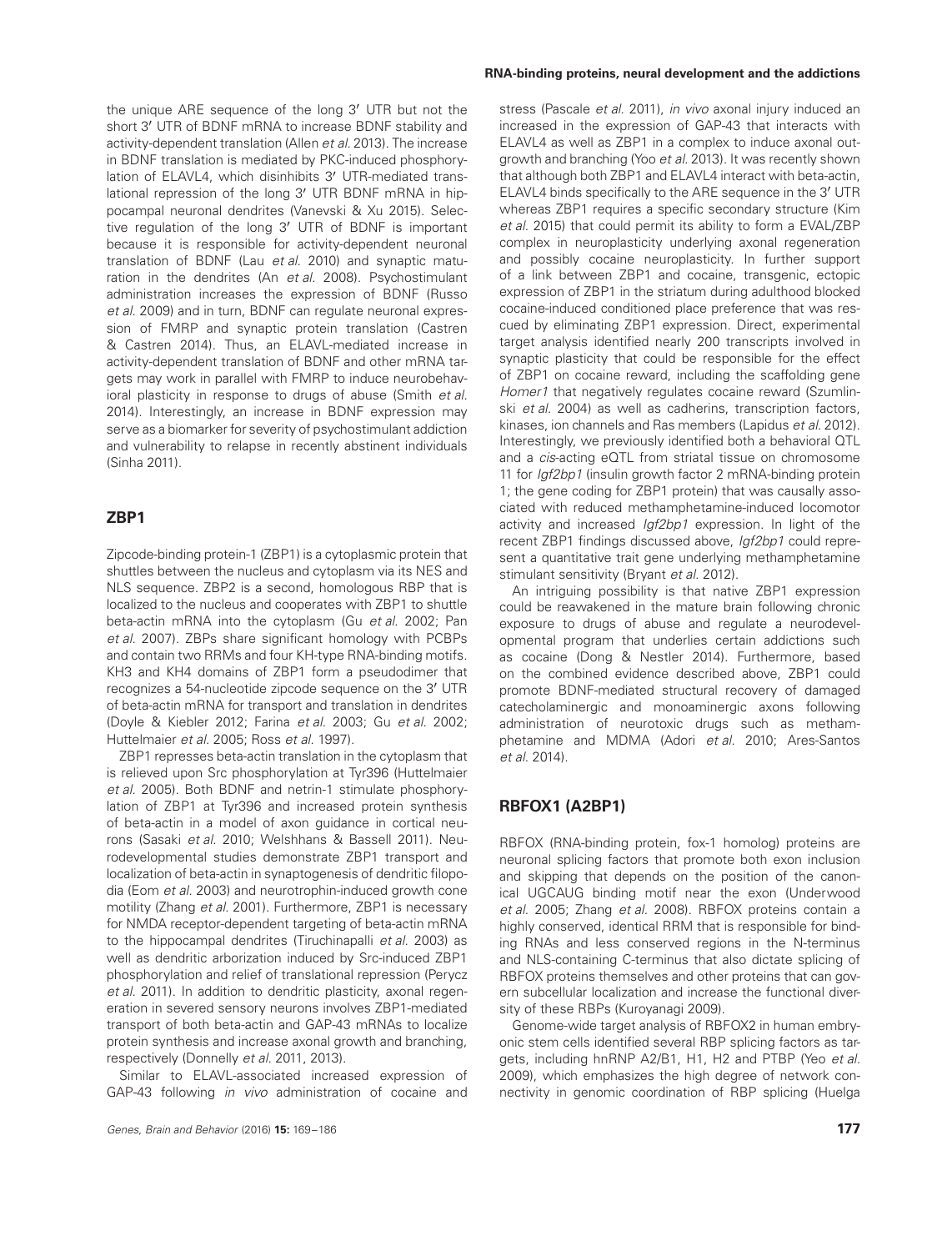et al. 2012). Enrichment analysis of the predicted RBFOX spliceome revealed sets of genes involved in neuromuscular, cytoskeleton, ion channel and phosphorylation functions (Zhang et al. 2008). Experimental identification of direct RBFOX targets in the mouse brain identified intronic splicing targets and 3′ UTR targets that could regulate alternative polyadenylation and mRNA stability. RBFOX targets were enriched for cytoskeleton anchoring, scaffolding and signaling, and neuronal projections. Increased expression of RBFOX1 and RBFOX3 and decreased expression of RBFOX2 were associated with a change in the RBFOX spliceome programs from E17 to adulthood (Weyn-Vanhentenryck et al. 2014).

RBFOX1 is a neurodevelopmental splicing RBP whose dysfunction is associated with autism, intellectual disability, ADHD, bipolar disorder and schizophrenia (Bill et al. 2013; Fogel et al. 2012). CNS-specific knockout of Rbfox1 in mice resulted in enhanced hippocampal neuronal excitability and susceptibility to seizures, demonstrating a role for RBFOX1 in neuronal excitation and synaptic transmission (Gehman et al. 2011). RBFOX1 is expressed throughout development in the mouse and human basal forebrain, neocortex and hippocampus (Fogel et al. 2012; Hammock & Levitt 2011). Spliceome and transcriptome analysis of differentiated primary human neural progenitor cells following RBFOX1 knockdown identified parallel networks of transcription factors, splicing factors and synaptic proteins involved in neurogenesis, neurodevelopment, maintenance, cytoskeletal organization and cell adhesion, projection, proliferation and synapse function. Notably, differential splicing was observed for several genes coding for RBPs, including HNRNPD, HNRNPA1, ELAVL2 and HNRNPH1 (Fogel et al. 2012), which in turn was associated with a perturbation in their predicted splicing programs based on their RNA-binding motifs. For example, 205 of the total 996 alternative splicing events that were identified following RBFOX1 knockdown contained the binding site for hnRNP H1, suggesting that RBFOX1 regulates the splicing of HNRNPH1 (Fogel et al. 2012). Conversely, hnRNP H1 regulates the splicing activity of RBFOX1/2 by interacting with the C-terminal domain (Sun et al. 2012). In addition to splicing HNRNPH1, RBFOX2 can form a complex with hnRNP H1 and F to silence splicing of other genes (Mauger et al. 2008). Thus, hnRNP H1 and RBFOX proteins could coordinate splicing in affecting methamphetamine stimulant behavior (Yazdani et al. 2015) and heroin addiction (Xu et al. 2014).

Recent, direct evidence implicating RBFOX in the nucleus accumbens in the addictions comes from a genome-wide transcriptomic and epigenomic study of chronic cocaine administration in mice that identified a translocation of RBFOX1 to the nucleus which was associated with an increase in splicing events that coincided with the location of histone modifications. Furthermore, site-specific Cre-mediated knockdown in the nucleus accumbens of floxed RBFOX1 mice blocked cocaine reward (Feng et al. 2014), which together suggests that that RBFOX1 coordinates an adaptive splicing program underlying cocaine dependence. Interestingly, RBFOX1 variants have been nominally associated with nicotine dependence, alcohol dependence and cocaine reward and regulate the splicing of cell adhesion molecule genes in dopaminergic neurons that are associated with neurodevelopmental connectivity, plasticity and genetic variation underlying the addictions (Zhong et al. 2015).

# **CELF4 and CELF6**

CELF (CUG-BP, ELAV-like factor) is a family of highly expressed multifunctional RBPs in the brain that have both nuclear splicing and cytoplasmic functions in RNA processing. CELF and ELAV can cooperatively promote splicing in mammalian neurons and a recent study in Caenorhabditis elegans indicates that they co-regulate overlapping and distinct splicing networks to determine cholinergic vs. GABAergic neuronal cell type (Norris et al. 2014). CELF RBPs bind to pyrimidine-rich sequences and compete with PTBPs to activate splicing (Gromak et al. 2003; Spellman et al. 2005). Notably, the high sequence similarity between hnRNP A1 vs. CELF1 suggests shared functions (Tang et al. 2012). CELF RBPs contain highly conserved RNA recognition motifs (RRM)-1 and -2 at the N-terminus and a third RRM at the C-terminus (Dasgupta & Ladd 2012). RRM-1 and -2 are separated from RRM-3 by a non-conserved divergent linker domain that differentiates CELF1-2 from CELF 3–6 in determining RNA–protein and protein–protein interactions in forming target-specific RNP complexes (Dasgupta & Ladd 2012; Gallo & Spickett 2010). The RRMs contain RNP motifs that typically bind to introns, 3′ UTRs and 5′ UTRs of mRNAs to regulate splicing, poly(A)-specific ribonuclease recruitment and deadenylation [e.g. with c-fos (Moraes et al. 2006)], polyadenylation, mRNA stability and translation (Dasgupta & Ladd 2012). Both the divergent domain and C-terminus contain the signals that determine nuclear vs. cytosolic localization of CELF1 and CELF2 (Fujimura et al. 2008; Ladd & Cooper 2004). Importantly, CELF proteins contain multiple phosphorylation sites that regulate protein and RNA interactions to influence protein stability, localization and translation of CELF targets (Dasgupta & Ladd 2012).

CELF RBPs are linked to several neurological and neurodegenerative disorders, as well as neurodevelopmental and neuropsychiatric disorders, including social communication problems in autism (CELF4, CELF6), epilepsy (CELF4), bipolar disorder (CELF5) and schizophrenia (CELF5) (Dougherty et al. 2013; Ladd 2013; Welter et al. 2014). Recent evidence implicates both CELF4 and CELF6 in the addictions. CELF4 is a brain-specific isoform that is expressed throughout development and is highly expressed in the hippocampus, amygdala and cortex. CELF4 loss of function in mice causes seizures (Yang et al. 2007) and a functional deficit in excitatory synaptic transmission in cortical and hippocampal neurons (Wagnon et al. 2011). The complex seizure phenotype implicates a role for CELF4 in corticothalamic development (Wagnon et al. 2011). RNA target analysis of CELF4 in cortical and hippocampal tissue identified several 3′ UTR-targeted mRNAs involved in synaptic transmission (Wagnon et al. 2012). Of potential relevance to the addictions, genetic variation in CELF4 showed a nominal association ( $P = 3-5 \times$ 10<sup>−6</sup>) with the subjective amphetamine response (Hart *et al.* 2012) and has been linked to hyperphagia-related obesity (Comuzzie et al. 2012; Halgren et al. 2012).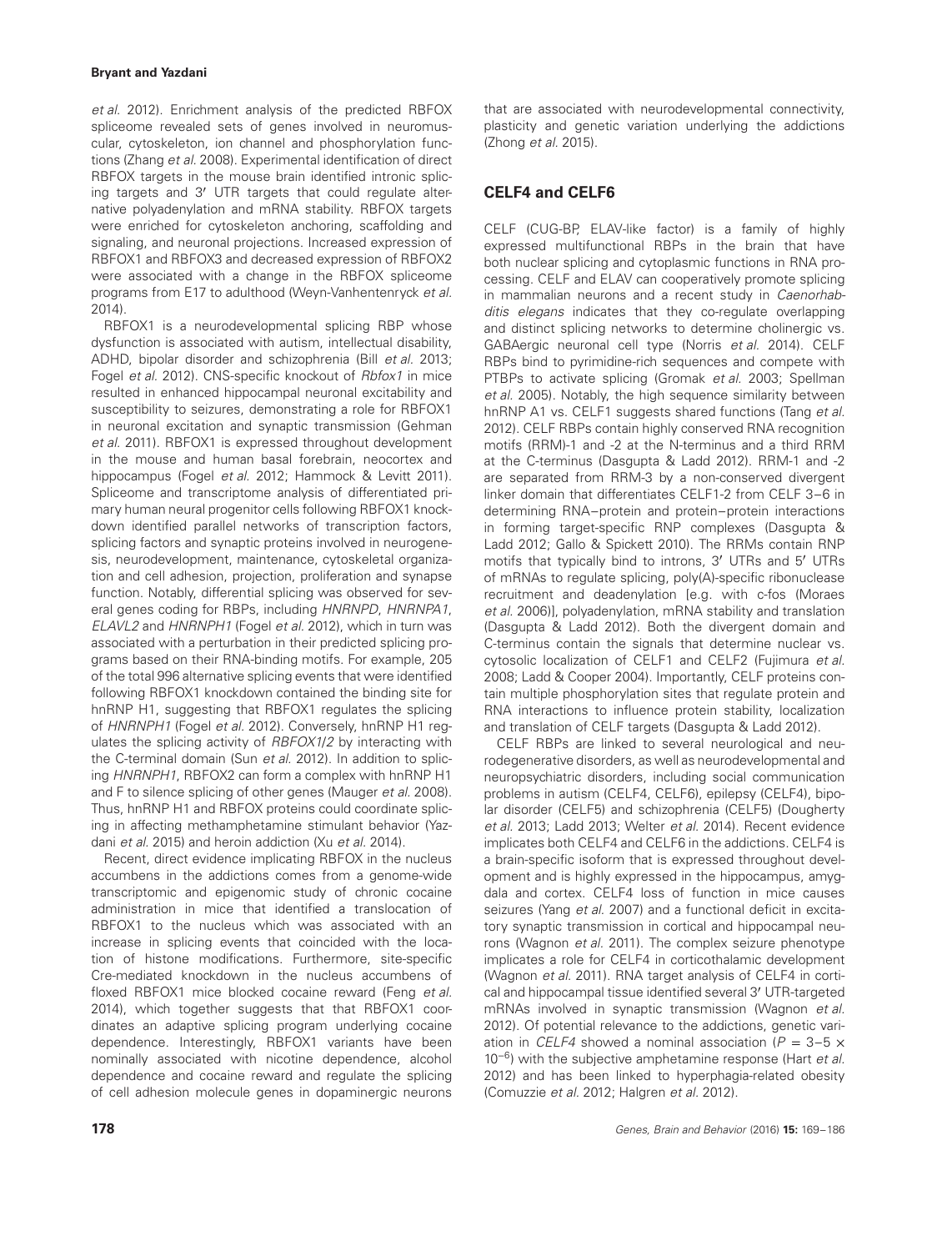Translational profiling of ribosome-bound mRNAs from mouse serotonergic neurons combined with analysis of human genetic variants identified CELF6 as a candidate gene associated with autism. Celf6 knockouts exhibit reduced brain serotonin, deficits in ultrasonic vocalizations in neonatal pups and behavioral resistance to change (Dougherty et al. 2013). CELF6 is expressed in both the nucleus and cytoplasm throughout development and exhibits localized expression in monoaminergic and catecholaminergic cells in the basal forebrain, ventral tegmental area, substantia nigra, raphe nuclei and locus coeruleus (Maloney et al. 2015). Thus, Celf6 could influence neurodevelopment and function of the mesocorticolimbic reward circuitry. In support, Celf6 knockouts show a disruption of conditioned cocaine reward (Dougherty 2015). CELF6 can promote both exon inclusion and skipping (Ladd et al. 2004). It will be important to determine the direct nuclear and cytoplasmic targets of CELF6, which will provide insight into the subcellular mechanisms of behavioral and psychiatric dysfunction.

# **ADAR1/2**

RNA editing is yet another type of distinct and adaptive pre-mRNA processing mechanism that can increase proteome diversity to regulate neurodevelopment, plasticity and human disease, including neurological and psychiatric disorders such as schizophrenia, bipolar disorder and depression (Li & Church 2013). Adenosine deaminase acting on RNA (ADAR)-1, 2 and 3 are nuclear, enzymatic RBPs that contain double-stranded RNA-binding motifs and destabilize pre-mRNA to 'edit' adenosine (A) nucleotides to guanosine-mimicking RNA inosine (I) nucleotides. A–I editing changes the complementary nucleotide to cytosine, thus modulating RNA base pairing and potentially splice site, transport, ribosome binding, translational efficiency and amino acid sequence (Li & Church 2013; Slotkin & Nishikura 2013). Compared to extensive editing of non-coding RNA, recoding of coding exons is rare in mammals and these sites are enriched for proteins involved in neuronal function, including neuronal excitability, vesicular release and cytoskeleton architecture (Rosenthal 2015). The expansion of RNA editing from rodents to non-human primates to humans suggests an important role in brain evolution and cognition (Li & Church 2013). Although the regulation of ADAR in RNA editing is poorly understood, it is relevant to note that FMRP interacts with ADAR in *Drosophila* to modulate enzymatic activity and editing of mRNA transcripts that affect synaptic morphology (Bassell 2011; Bhogal et al. 2011). This observation highlights an additional function of FMRP and suggests that FMRP and ADAR could work together in neurodevelopment and neuroplasticity in the addictions.

ADAR2 has an established role in editing of the GluA2 subunit of the AMPA receptor at Q/R site 607 which reduces calcium permeability (Geiger et al. 1995) and may protect against neuronal excitotoxicity in vivo (Higuchi et al. 2000). With regard to the addictions, cocaine abstinence and cocaine-primed reinstatement of self-administration in rats have been associated with decreased ADAR2 expression and decreased GluA2 editing of the Q/R site in the

#### **RNA-binding proteins, neural development and the addictions**

nucleus accumbens shell. Overexpression of ADAR2 prevented relapse and the concomitant increase in surface receptor expression of AMPAR (Schmidt et al. 2014). Thus, unedited AMPAR receptors are associated with a model of drug relapse that could be mitigated by restoration of surface-edited AMPA receptors.

In addition to AMPA receptor editing, ADAR proteins also edit the 5-HT2C receptor Ia promising drug target for treating addictive disorders (Higgins & Fletcher 2015)] at five different sites within the second intracellular loop, yielding up to 24 brain region-specific isoforms that could alter pre-mRNA splicing, ligand affinity, ligand-induced g-protein signaling, ligand-induced blockade of constitutive activity and brain region-specific functions, including modulation of dopamine release (Burns et al. 1997; Werry et al. 2008). Interestingly, rats categorized as high vs. low novelty seeking (a trait that correlates with future drug use) show differences in 5-HT2C receptor editing in the mesocorticolimbic circuitry, in particular the nucleus accumbens shell that could affect dopamine transmission (Dracheva et al. 2009). An increase in alcohol drinking in different mouse strains was associated with an increase in anxiety as well as an increase in ADAR1/2 expression and 5-HT2C editing in the nucleus accumbens and dorsal raphe nucleus (Watanabe et al. 2014). Finally, chronic nicotine decreased editing of the 5-HT2C in the hippocampus that was associated with depressive-like behavior during nicotine withdrawal (Zaniewska et al. 2010, 2015). Thus, differential 5-HT2C receptor editing could potentially predispose individuals to addiction risk as well as mediate the negative emotional states that support addictive behaviors.

An increase in 5-HT2C receptor editing is associated with hyperphagia and obesity in patients with Prader–Willi syndrome and in mice expressing the fully edited 5-HT2C receptor (Kawahara et al. 2008). Furthermore, mice that differentially express the wild-type or catalytically inactive version of ADAR2 show hyperphagia and obesity (Singh et al. 2007) and increased preference for high fat food over running (Akubuiro et al. 2013). These physiological and behavioral changes indicate a food 'addiction' propensity that is supported by increased mRNA expression of ADAR2, D1 and D2 dopamine receptors, MOR, 5-HT2C long and short splice variants in the hypothalamus as well as increased mRNA expression of D1 dopamine receptors in the striatum. Positron emission tomography imaging in mice using a tail vein injection of [<sup>18</sup>F]-fluorodeoxyglucose indicated an increase in glucose metabolism in the mesolimbic reward circuitry, hypothalamus and hippocampus. The combined observations implicate hyperactive food-directed reward processing in ADAR2 transgenics (Akubuiro et al. 2013; Singh et al. 2011); however, direct evidence linking RNA editing to food or drug addictive behaviors is still lacking.

To summarize, changes in AMPA receptor and 5-HT receptor editing are associated with exposure to abused substances and could contribute to susceptibility and synaptic plasticity underlying the addictions. Future studies will likely involve the use of advanced genome editing approaches to directly test the causal, spatiotemporal role of recoded proteins as well as non-coding RNAs in the brain in the establishment and maintenance of addictive behaviors.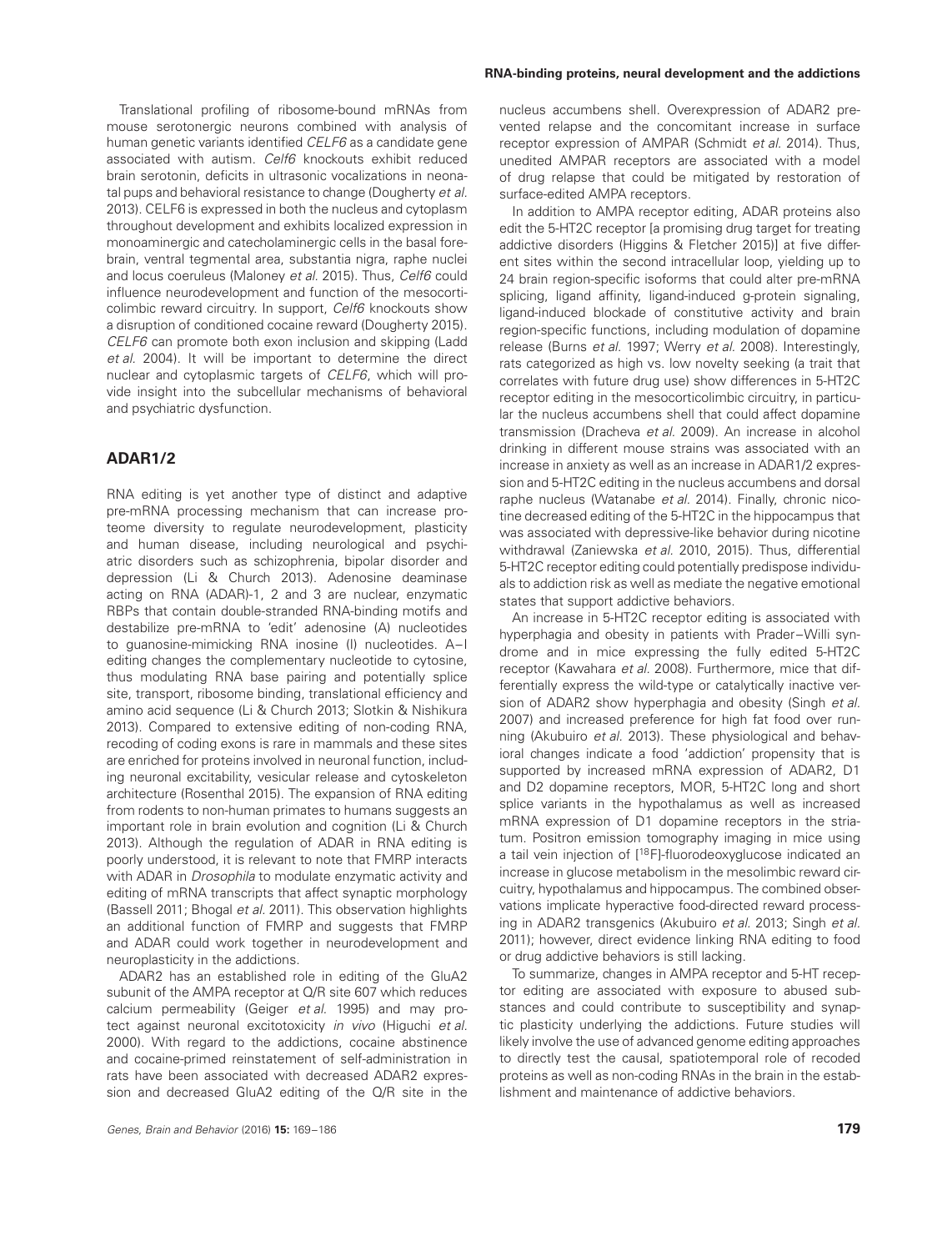

**Figure 2: RNA-binding proteins implicated in the addictions.** Many RBPs have the capability to shuttle between the nucleus and cytoplasm to regulate all levels of RNA post-transcriptional processing. Here, we illustrate the location of action of the main examples that are discussed and some of their well-characterized targets. For the RBPs that are illustrated, we have also indicated whether they contribute to axon development by listing them in the axon terminal (bottom). The yellow rectangles denote dendrites. The blue spikes indicate an association with structural changes in dendritic morphology.

## **Summary**

This review highlights the diversity of RBP functions in regulating transcription, RNA metabolism, neurodevelopment and neuroplasticity relevant to the addictions (Fig. 2). Although beyond the scope of this review, RBPs also interact with non-coding RNAs and there are several new and emerging RNA modifications that could be of relevance to the addictions (Satterlee et al. 2014). Identifying the key cell type-specific splice forms and unique functions of RBP splice variants and their alternatively spliced targets will be critical to yielding novel, biologically relevant discoveries in the addictions. Do a specific set of RBPs become recruited during environmental stress exposure or drug exposure that influence addiction risk? What are the transcriptomes, spliceomes and translatomes (King & Gerber 2014) that these RBPs govern in response to risk exposure, drug exposure and the interactive exposure to both? How do these programs change across neurodevelopment, across repeated drug exposure as addiction progress and across recovery during abstinence? In addition to splicing, post-translational modifications of RBPs, including phosphorylation, ubiquitination, sumoylation and methylation, can further regulate the transport, stabilization, degradation and binding of RBPs to their RNA targets and to other proteins (Chaudhury et al. 2010), thus adding additional layers of regulation in RBP function. This complexity may one day be harnessed to perturb RBP signaling in preventing and treating the addictions as has recently been demonstrated in other disease models (Kim et al. 2014; Wang et al. 2009).

We limited our discussion to RBPs where multiple lines of evidence implicate a potential importance in the addictions. However, additional RBPs are certainly going to be uncovered in the addictive process from neurodevelopment to drug-induced neuroplasticity. For instance, cytoplasmic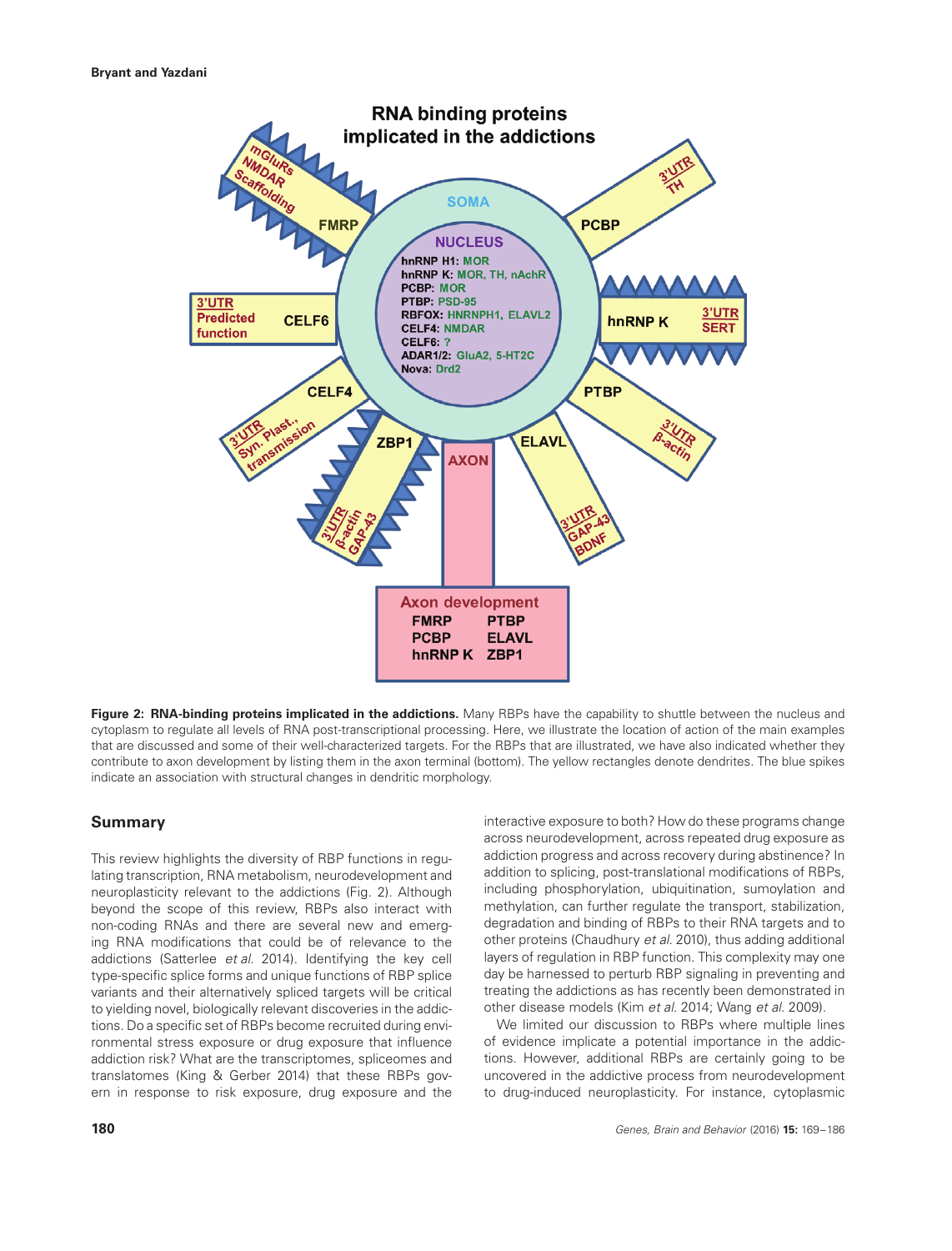polyadenylation element-binding proteins (CPEBs) play an important role in synaptic plasticity (Ivshina et al. 2014). Second, the SR protein  $\text{Tra2}\beta$  can be spliced by the dopamine signaling molecule DARPP-32 (Benderska et al. 2010) and can promote splicing of RGS proteins (regulators of g-protein signaling) in response to morphine (Li et al. 2013; Traynor 2010). Third, KH-type Nova proteins also regulate splicing of the D2 dopamine receptor and neocortical synaptic proteins involved in neurotransmitter release and signaling, receptor localization, synaptogenesis, axonogenesis, actin organization, cell adhesion and extracellular matrix organization (Park et al. 2011; Ule et al. 2005).

The topic of RBPs and the addictions is clearly a wide open and promising field of research; understanding how these remarkable proteins coordinate splicing and translation during neurodevelopment and neuroplasticity promises to yield dividends in understanding and treating neuropsychiatric diseases.

## **References**

- Adori, C., Ando, R.D., Ferrington, L., Szekeres, M., Vas, S., Kelly, P.A., Hunyady, L. & Bagdy, G. (2010) Elevated BDNF protein level in cortex but not in hippocampus of MDMA-treated Dark Agouti rats: a potential link to the long-term recovery of serotonergic axons. Neurosci Lett **478**, 56–60.
- Akubuiro, A., Bridget Zimmerman, M., Boles Ponto, L.L., Walsh, S.A., Sunderland, J., McCormick, L. & Singh, M. (2013) Hyperactive hypothalamus, motivated and non-distractible chronic overeating in ADAR2 transgenic mice. Genes Brain Behav **12**, 311–322.
- Alibhai, I.N., Green, T.A., Potashkin, J.A. & Nestler, E.J. (2007) Regulation of fosB and DeltafosB mRNA expression: in vivo and in vitro studies. Brain Res **1143**, 22–33.
- Allen, M., Bird, C., Feng, W., Liu, G., Li, W., Perrone-Bizzozero, N.I. & Feng, Y. (2013) HuD promotes BDNF expression in brain neurons via selective stabilization of the BDNF long 3'UTR mRNA. PLoS One **8**, e55718.
- An, J.J., Gharami, K., Liao, G.Y., Woo, N.H., Lau, A.G., Vanevski, F., Torre, E.R., Jones, K.R., Feng, Y., Lu, B. & Xu, B. (2008) Distinct role of long 3' UTR BDNF mRNA in spine morphology and synaptic plasticity in hippocampal neurons. Cell **134**, 175–187.
- Andersen, S.L. & Teicher, M.H. (2009) Desperately driven and no brakes: developmental stress exposure and subsequent risk for substance abuse. Neurosci Biobehav Rev **33**, 516–524.
- Ares-Santos, S., Granado, N., Espadas, I., Martinez-Murillo, R. & Moratalla, R. (2014) Methamphetamine causes degeneration of dopamine cell bodies and terminals of the nigrostriatal pathway evidenced by silver staining. Neuropsychopharmacology **39**, 1066–1080.
- Banerjee, K., Wang, M., Cai, E., Fujiwara, N., Baker, H. & Cave, J.W. (2014) Regulation of tyrosine hydroxylase transcription by hnRNP K and DNA secondary structure. Nat Commun **5**, 5769.
- Bassell, G.J. (2011) Fragile balance: RNA editing tunes the synapse. Nat Neurosci **14**, 1492–1494.
- Bear, M.F., Huber, K.M. & Warren, S.T. (2004) The mGluR theory of fragile X mental retardation. Trends Neurosci **27**, 370–377.
- Benderska, N., Becker, K., Girault, J.A., Becker, C.M., Andreadis, A. & Stamm, S. (2010) DARPP-32 binds to tra2-beta1 and influences alternative splicing. Biochim Biophys Acta **1799**, 448–453.
- Bhogal, B., Jepson, J.E., Savva, Y.A., Pepper, A.S., Reenan, R.A. & Jongens, T.A. (2011) Modulation of dADAR-dependent RNA editing by the Drosophila fragile X mental retardation protein. Nat Neurosci **14**, 1517–1524.
- Bill, B.R., Lowe, J.K., Dybuncio, C.T. & Fogel, B.L. (2013) Orchestration of neurodevelopmental programs by RBFOX1: implications for autism spectrum disorder. Int Rev Neurobiol **113**, 251–267.

#### **RNA-binding proteins, neural development and the addictions**

- Blanchette, A.R., Fuentes Medel, Y.F. & Gardner, P.D. (2006) Cell-type-specific and developmental regulation of heterogeneous nuclear ribonucleoprotein K mRNA in the rat nervous system. Gene Expr Patterns **6**, 596–606.
- Bolognani, F., Qiu, S., Tanner, D.C., Paik, J., Perrone-Bizzozero, N.I. & Weeber, E.J. (2007) Associative and spatial learning and memory deficits in transgenic mice overexpressing the RNA-binding protein HuD. Neurobiol Learn Mem **87**, 635–643.
- Boschi, N.M., Takeuchi, K., Sterling, C. & Tank, A.W. (2015) Differential expression of polycytosine-binding protein isoforms in adrenal gland, locus coeruleus and midbrain. Neuroscience **286**, 1–12.
- Boutz, P.L., Stoilov, P., Li, Q., Lin, C.H., Chawla, G., Ostrow, K., Shiue, L., Ares, M. Jr. & Black, D.L. (2007) A post-transcriptional regulatory switch in polypyrimidine tract-binding proteins reprograms alternative splicing in developing neurons. Genes Dev **21**, 1636–1652.
- Bryant, C.D., Kole, L.A., Guido, M.A., Sokoloff, G. & Palmer, A.A. (2012) Congenic dissection of a major QTL for methamphetamine sensitivity implicates epistasis. Genes Brain Behav **11**, 623–632.
- Burns, C.M., Chu, H., Rueter, S.M., Hutchinson, L.K., Canton, H., Sanders-Bush, E. & Emeson, R.B. (1997) Regulation of serotonin-2C receptor G-protein coupling by RNA editing. Nature **387**, 303–308.
- Bushell, M., Stoneley, M., Kong, Y.W., Hamilton, T.L., Spriggs, K.A., Dobbyn, H.C., Qin, X., Sarnow, P. & Willis, A.E. (2006) Polypyrimidine tract binding protein regulates IRES-mediated gene expression during apoptosis. Mol Cell **23**, 401–412.
- Campos-Melo, D., Galleguillos, D., Sanchez, N., Gysling, K. & Andres, M.E. (2013) Nur transcription factors in stress and addiction. Front Mol Neurosci **6**, 44.
- Casey, B.J., Glatt, C.E., Tottenham, N., Soliman, F., Bath, K., Amso, D., Altemus, M., Pattwell, S., Jones, R., Levita, L., McEwen, B., Magarinos, A.M., Gunnar, M., Thomas, K.M., Mezey, J., Clark, A.G., Hempstead, B.L. & Lee, F.S. (2009) Brain-derived neurotrophic factor as a model system for examining gene by environment interactions across development. Neuroscience **164**, 108–120.
- Castren, M.L. & Castren, E. (2014) BDNF in fragile X syndrome. Neuropharmacology **76** (Pt C), 729–736.
- Castren, M., Lampinen, K.E., Miettinen, R., Koponen, E., Sipola, I., Bakker, C.E., Oostra, B.A. & Castren, E. (2002) BDNF regulates the expression of fragile X mental retardation protein mRNA in the hippocampus. Neurobiol Dis **11**, 221–229.
- Ceman, S., O'Donnell, W.T., Reed, M., Patton, S., Pohl, J. & Warren, S.T. (2003) Phosphorylation influences the translation state of FMRP-associated polyribosomes. Hum Mol Genet **12**, 3295–3305.
- Chaudhury, A., Chander, P. & Howe, P.H. (2010) Heterogeneous nuclear ribonucleoproteins (hnRNPs) in cellular processes: focus on hnRNP E1's multifunctional regulatory roles. RNA **16**, 1449–1462.
- Choi, H.S., Kim, C.S., Hwang, C.K., Song, K.Y., Law, P.Y., Wei, L.N. & Loh, H.H. (2007) Novel function of the poly(C)-binding protein alpha CP3 as a transcriptional repressor of the mu opioid receptor gene. FASEB J **21**, 3963–3973.
- Choi, H.S., Song, K.Y., Hwang, C.K., Kim, C.S., Law, P.Y., Wei, L.N. & Loh, H.H. (2008) A proteomics approach for identification of single strand DNA-binding proteins involved in transcriptional regulation of mouse mu opioid receptor gene. Mol Cell Proteomics **7**, 1517–1529.
- Choi, H.S., Hwang, C.K., Song, K.Y., Law, P.Y., Wei, L.N. & Loh, H.H. (2009) Poly(C)-binding proteins as transcriptional regulators of gene expression. Biochem Biophys Res Commun **380**, 431–436.
- Chou, M.Y., Rooke, N., Turck, C.W. & Black, D.L. (1999) hnRNP H is a component of a splicing enhancer complex that activates a c-src alternative exon in neuronal cells. Mol Cell Biol **19**, 69–77.
- Cleva, R.M., Gass, J.T., Widholm, J.J. & Olive, M.F. (2010) Glutamatergic targets for enhancing extinction learning in drug addiction. Curr Neuropharmacol **8**, 394–408.
- Colombrita, C., Silani, V. & Ratti, A. (2013) ELAV proteins along evolution: back to the nucleus? Mol Cell Neurosci **56**, 447–455.
- Comuzzie, A.G., Cole, S.A., Laston, S.L., Voruganti, V.S., Haack, K., Gibbs, R.A. & Butte, N.F. (2012) Novel genetic loci identified for the

Genes, Brain and Behavior (2016) **15:** 169–186 **181**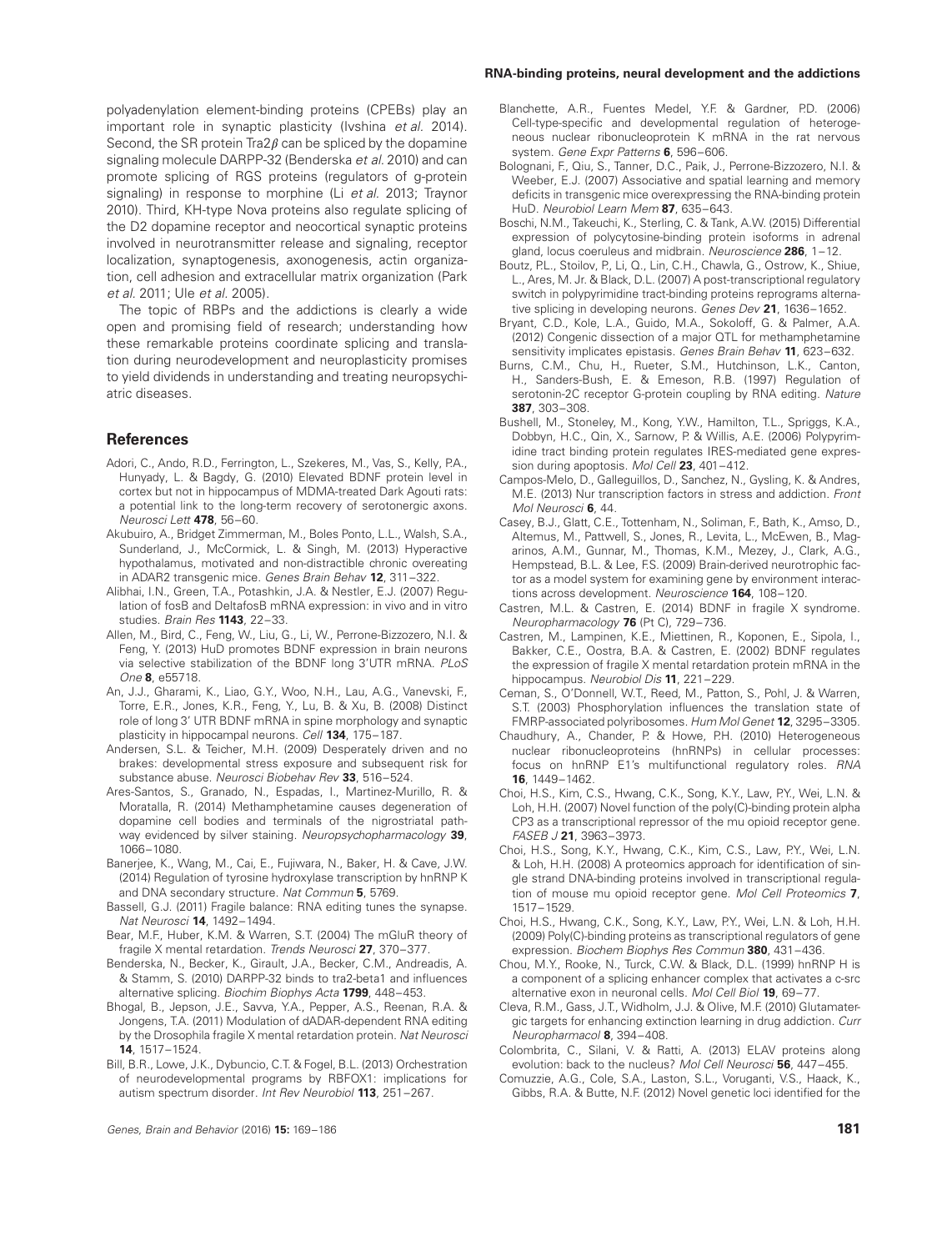pathophysiology of childhood obesity in the Hispanic population. PLoS One **7**, e51954.

- Contet, C., Kieffer, B.L. & Befort, K. (2004) Mu opioid receptor: a gateway to drug addiction. Curr Opin Neurobiol **14**, 370–378.
- Czyzyk-Krzeska, M.F. & Beresh, J.E. (1996) Characterization of the hypoxia-inducible protein binding site within the pyrimidine-rich tract in the 3'-untranslated region of the tyrosine hydroxylase mRNA. J Biol Chem **271**, 3293–3299.
- Darnell, J.C. & Klann, E. (2013) The translation of translational control by FMRP: therapeutic targets for FXS. Nat Neurosci **16**, 1530–1536.
- Darnell, J.C., Van Driesche, S.J., Zhang, C., Hung, K.Y., Mele, A., Fraser, C.E., Stone, E.F., Chen, C., Fak, J.J., Chi, S.W., Licatalosi, D.D., Richter, J.D. & Darnell, R.B. (2011) FMRP stalls ribosomal translocation on mRNAs linked to synaptic function and autism. Cell **146**, 247–261.
- Dasgupta, T. & Ladd, A.N. (2012) The importance of CELF control: molecular and biological roles of the CUG-BP, Elav-like family of RNA-binding proteins. Wiley Interdiscip Rev RNA **3**, 104–121.
- De Rubeis, S., Pasciuto, E., Li, K.W., Fernandez, E., Di Marino, D., Buzzi, A., Ostroff, L.E., Klann, E., Zwartkruis, F.J., Komiyama, N.H., Grant, S.G., Poujol, C., Choquet, D., Achsel, T., Posthuma, D., Smit, A.B. & Bagni, C. (2013) CYFIP1 coordinates mRNA translation and cytoskeleton remodeling to ensure proper dendritic spine formation. Neuron **79**, 1169–1182.
- Dichter, G.S., Damiano, C.A. & Allen, J.A. (2012) Reward circuitry dysfunction in psychiatric and neurodevelopmental disorders and genetic syndromes: animal models and clinical findings. J Neurodev Disord **4**, 19.
- Dong, Y. & Nestler, E.J. (2014) The neural rejuvenation hypothesis of cocaine addiction. Trends Pharmacol Sci **35**, 374–383.
- Donnelly, C.J., Willis, D.E., Xu, M., Tep, C., Jiang, C., Yoo, S., Schanen, N.C., Kirn-Safran, C.B., van Minnen, J., English, A., Yoon, S.O., Bassell, G.J. & Twiss, J.L. (2011) Limited availability of ZBP1 restricts axonal mRNA localization and nerve regeneration capacity. EMBO J **30**, 4665–4677.
- Donnelly, C.J., Park, M., Spillane, M., Yoo, S., Pacheco, A., Gomes, C., Vuppalanchi, D., McDonald, M., Kim, H.H., Merianda, T.T., Gallo, G. & Twiss, J.L. (2013) Axonally synthesized beta-actin and GAP-43 proteins support distinct modes of axonal growth. J Neurosci **33**, 3311–3322.
- Dougherty, J.D. (2015) Functional analyses of Celf6 an RNA binding protein regulating early communicative behavior. Genomic and neurobiological studies of RNA binding proteins in complex traits relevant to psychiatric disorders. In Winter Conference on Brain Research. Big Sky, MT USA.
- Dougherty, J.D., Maloney, S.E., Wozniak, D.F., Rieger, M.A., Sonnenblick, L., Coppola, G., Mahieu, N.G., Zhang, J., Cai, J., Patti, G.J., Abrahams, B.S., Geschwind, D.H. & Heintz, N. (2013) The disruption of Celf6, a gene identified by translational profiling of serotonergic neurons, results in autism-related behaviors. J Neurosci **33**, 2732–2753.
- Doxakis, E. (2014) RNA binding proteins: a common denominator of neuronal function and dysfunction. Neurosci Bull **30**, 610–626.
- Doyle, M. & Kiebler, M.A. (2012) A zipcode unzipped. Genes Dev **26**, 110–113.
- Dracheva, S., Lyddon, R., Barley, K., Marcus, S.M., Hurd, Y.L. & Byne, W.M. (2009) Editing of serotonin 2C receptor mRNA in the prefrontal cortex characterizes high-novelty locomotor response behavioral trait. Neuropsychopharmacology **34**, 2237–2251.
- Dreyfuss, G., Matunis, M.J., Pinol-Roma, S. & Burd, C.G. (1993) hnRNP proteins and the biogenesis of mRNA. Annu Rev Biochem **62**, 289–321.
- Dreyfuss, G., Kim, V.N. & Kataoka, N. (2002) Messenger-RNA-binding proteins and the messages they carry. Nat Rev Mol Cell Biol **3**, 195–205.
- Du, Q., Melnikova, I.N. & Gardner, P.D. (1998) Differential effects of heterogeneous nuclear ribonucleoprotein K on Sp1- and Sp3-mediated transcriptional activation of a neuronal nicotinic acetylcholine receptor promoter. J Biol Chem **273**, 19877–19883.
- Eom, T., Antar, L.N., Singer, R.H. & Bassell, G.J. (2003) Localization of a beta-actin messenger ribonucleoprotein complex with zipcode-binding protein modulates the density of dendritic filopodia and filopodial synapses. J Neurosci **23**, 10433–10444.
- Farina, K.L., Huttelmaier, S., Musunuru, K., Darnell, R. & Singer, R.H. (2003) Two ZBP1 KH domains facilitate beta-actin mRNA localization, granule formation, and cytoskeletal attachment. J Cell Biol **160**, 77–87.
- Feng, J., Wilkinson, M., Liu, X., Purushothaman, I., Ferguson, D., Vialou, V., Maze, I., Shao, N., Kennedy, P., Koo, J., Dias, C., Laitman, B., Stockman, V., LaPlant, Q., Cahill, M.E., Nestler, E.J. & Shen, L. (2014) Chronic cocaine-regulated epigenomic changes in mouse nucleus accumbens. Genome Biol **15**, R65.
- Fernandez, E., Rajan, N. & Bagni, C. (2013) The FMRP regulon: from targets to disease convergence. Front Neurosci **7**, 191.
- Fisette, J.F., Toutant, J., Dugre-Brisson, S., Desgroseillers, L. & Chabot, B. (2010) hnRNP A1 and hnRNP H can collaborate to modulate 5' splice site selection. RNA **16**, 228–238.
- Fish, E.W., Krouse, M.C., Stringfield, S.J., Diberto, J.F., Robinson, J.E. & Malanga, C.J. (2013) Changes in sensitivity of reward and motor behavior to dopaminergic, glutamatergic, and cholinergic drugs in a mouse model of fragile X syndrome. PLoS One **8**, e77896.
- Fogel, B.L., Wexler, E., Wahnich, A., Friedrich, T., Vijayendran, C., Gao, F., Parikshak, N., Konopka, G. & Geschwind, D.H. (2012) RBFOX1 regulates both splicing and transcriptional networks in human neuronal development. Hum Mol Genet **21**, 4171–4186.
- Folci, A., Mapelli, L., Sassone, J., Prestori, F., D'Angelo, E., Bassani, S. & Passafaro, M. (2014) Loss of hnRNP K impairs synaptic plasticity in hippocampal neurons. J Neurosci **34**, 9088–9095.
- Fujimura, K., Kano, F. & Murata, M. (2008) Dual localization of the RNA binding protein CUGBP-1 to stress granule and perinucleolar compartment. Exp Cell Res **314**, 543–553.
- Fukao, A., Sasano, Y., Imataka, H., Inoue, K., Sakamoto, H., Sonenberg, N., Thoma, C. & Fujiwara, T. (2009) The ELAV protein HuD stimulates cap-dependent translation in a Poly(A)- and eIF4A-dependent manner. Mol Cell **36**, 1007–1017.
- Fulks, J.L., O'Bryhim, B.E., Wenzel, S.K., Fowler, S.C., Vorontsova, E., Pinkston, J.W., Ortiz, A.N. & Johnson, M.A. (2010) Dopamine release and uptake impairments and behavioral alterations observed in mice that model fragile X mental retardation syndrome. ACS Chem Neurosci **1**, 679–690.
- Gallo, J.M. & Spickett, C. (2010) The role of CELF proteins in neurological disorders. RNA Biol **7**, 474–479.
- Gehman, L.T., Stoilov, P., Maguire, J., Damianov, A., Lin, C.H., Shiue, L., Ares, M. Jr., Mody, I. & Black, D.L. (2011) The splicing regulator Rbfox1 (A2BP1) controls neuronal excitation in the mammalian brain. Nat Genet **43**, 706–711.
- Geiger, J.R., Melcher, T., Koh, D.S., Sakmann, B., Seeburg, P.H., Jonas, P. & Monyer, H. (1995) Relative abundance of subunit mRNAs determines gating and Ca<sup>2+</sup> permeability of AMPA receptors in principal neurons and interneurons in rat CNS. Neuron **15**, 193–204.
- Gerstberger, S., Hafner, M. & Tuschl, T. (2014) A census of human RNA-binding proteins. Nat Rev Genet **15**, 829–845.
- Glatt, S.J., Cohen, O.S., Faraone, S.V. & Tsuang, M.T. (2011) Dysfunctional gene splicing as a potential contributor to neuropsychiatric disorders. Am J Med Genet B Neuropsychiatr Genet **156B**, 382–392.
- Glisovic, T., Bachorik, J.L., Yong, J. & Dreyfuss, G. (2008) RNA-binding proteins and post-transcriptional gene regulation. FEBS Lett **582**, 1977–1986.
- Gromak, N., Matlin, A.J., Cooper, T.A. & Smith, C.W. (2003) Antagonistic regulation of alpha-actinin alternative splicing by CELF proteins and polypyrimidine tract binding protein. RNA **9**, 443–456.
- Gu, W., Pan, F., Zhang, H., Bassell, G.J. & Singer, R.H. (2002) A predominantly nuclear protein affecting cytoplasmic localization of beta-actin mRNA in fibroblasts and neurons. J Cell Biol **156**, 41–51.
- Habelhah, H., Shah, K., Huang, L., Ostareck-Lederer, A., Burlingame, A.L., Shokat, K.M., Hentze, M.W. & Ronai, Z. (2001) ERK

**182** Genes, Brain and Behavior (2016) **15:** 169–186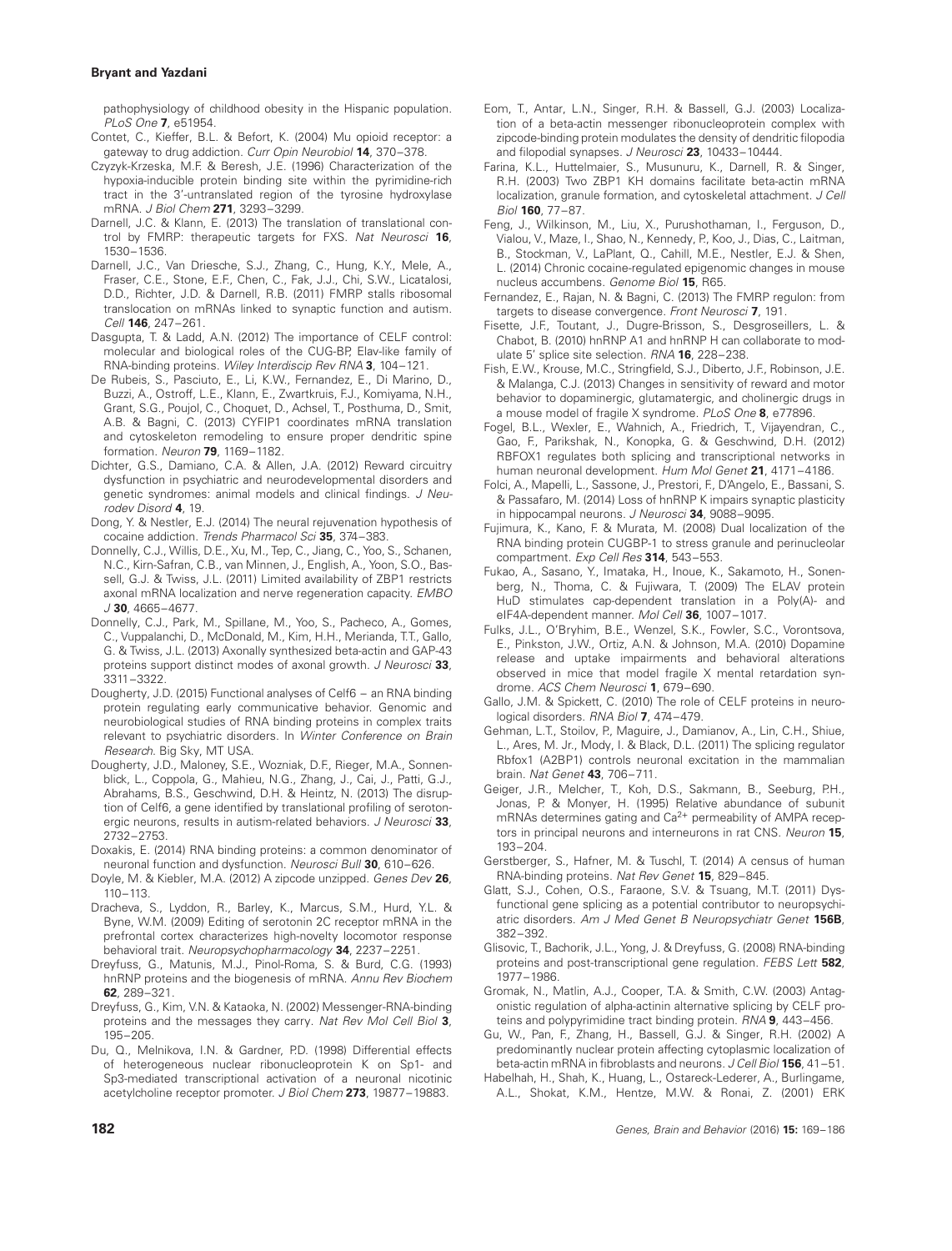#### **RNA-binding proteins, neural development and the addictions**

phosphorylation drives cytoplasmic accumulation of hnRNP-K and inhibition of mRNA translation. Nat Cell Biol **3**, 325–330.

- Halgren, C., Bache, I., Bak, M., Myatt, M.W., Anderson, C.M., Brondum-Nielsen, K. & Tommerup, N. (2012) Haploinsufficiency of CELF4 at 18q12.2 is associated with developmental and behavioral disorders, seizures, eye manifestations, and obesity. Eur J Human Genet **20**, 1315–1319.
- Hammock, E.A. & Levitt, P. (2011) Developmental expression mapping of a gene implicated in multiple neurodevelopmental disorders, A2bp1 (Fox1). Dev Neurosci **33**, 64–74.
- Han, S.P., Tang, Y.H. & Smith, R. (2010) Functional diversity of the hnRNPs: past, present and perspectives. Biochem J **430**, 379–392.
- Hart, A.B., Engelhardt, B.E., Wardle, M.C., Sokoloff, G., Stephens, M., de Wit, H. & Palmer, A.A. (2012) Genome-wide association study of d-amphetamine response in healthy volunteers identifies putative associations, including cadherin 13 (CDH13). PLoS One **7**, e42646.
- Henneberg, B., Swiniarski, S., Sabine, B. & Illenberger, S. (2010) A conserved peptide motif in Raver2 mediates its interaction with the polypyrimidine tract-binding protein. Exp Cell Res **316**, 966–979.
- Higgins, G.A. & Fletcher, P.J. (2015) Therapeutic potential of 5-HT2C receptor agonists for addictive disorders. ACS Chem Neurosci **6**, 1071–1088.
- Higuchi, M., Maas, S., Single, F.N., Hartner, J., Rozov, A., Burnashev, N., Feldmeyer, D., Sprengel, R. & Seeburg, P.H. (2000) Point mutation in an AMPA receptor gene rescues lethality in mice deficient in the RNA-editing enzyme ADAR2. Nature **406**, 78–81.
- Huelga, S.C., Vu, A.Q., Arnold, J.D., Liang, T.Y., Liu, P.P., Yan, B.Y., Donohue, J.P., Shiue, L., Hoon, S., Brenner, S., Ares, M. Jr. & Yeo, G.W. (2012) Integrative genome-wide analysis reveals cooperative regulation of alternative splicing by hnRNP proteins. Cell Rep **1**, 167–178.
- Huttelmaier, S., Zenklusen, D., Lederer, M., Dictenberg, J., Lorenz, M., Meng, X., Bassell, G.J., Condeelis, J. & Singer, R.H. (2005) Spatial regulation of beta-actin translation by Src-dependent phosphorylation of ZBP1. Nature **438**, 512–515.
- Ince-Dunn, G., Okano, H.J., Jensen, K.B., Park, W.Y., Zhong, R., Ule, J., Mele, A., Fak, J.J., Yang, C., Zhang, C., Yoo, J., Herre, M., Okano, H., Noebels, J.L. & Darnell, R.B. (2012) Neuronal Elav-like (Hu) proteins regulate RNA splicing and abundance to control glutamate levels and neuronal excitability. Neuron **75**, 1067–1080.
- Ivshina, M., Lasko, P. & Richter, J.D. (2014) Cytoplasmic polyadenylation element binding proteins in development, health, and disease. Annu Rev Cell Dev Biol **30**, 393–415.
- Johnson, M.M., Michelhaugh, S.K., Bouhamdan, M., Schmidt, C.J. & Bannon, M.J. (2011) The transcription factor NURR1 exerts concentration-dependent effects on target genes mediating distinct biological processes. Front Neurosci **5**, 135.
- Katz, Y., Wang, E.T., Airoldi, E.M. & Burge, C.B. (2010) Analysis and design of RNA sequencing experiments for identifying isoform regulation. Nat Methods **7**, 1009–1015.
- Kawahara, Y., Grimberg, A., Teegarden, S., Mombereau, C., Liu, S., Bale, T.L., Blendy, J.A. & Nishikura, K. (2008) Dysregulated editing of serotonin 2C receptor mRNAs results in energy dissipation and loss of fat mass. J Neurosci **28**, 12834–12844.
- Kendler, K.S., Bulik, C.M., Silberg, J., Hettema, J.M., Myers, J. & Prescott, C.A. (2000) Childhood sexual abuse and adult psychiatric and substance use disorders in women: an epidemiological and cotwin control analysis. Arch Gen Psychiatry **57**, 953–959.
- Keppetipola, N., Sharma, S., Li, Q. & Black, D.L. (2012) Neuronal regulation of pre-mRNA splicing by polypyrimidine tract binding proteins, PTBP1 and PTBP2. Crit Rev Biochem Mol Biol **47**, 360–378.
- Kim, H.J., Raphael, A.R., LaDow, E.S., McGurk, L., Weber, R.A., Trojanowski, J.Q., Lee, V.M., Finkbeiner, S., Gitler, A.D. & Bonini, N.M. (2014) Therapeutic modulation of eIF2alpha phosphorylation rescues TDP-43 toxicity in amyotrophic lateral sclerosis disease models. Nat Genet **46**, 152–160.
- Kim, H.H., Lee, S.J., Gardiner, A.S., Perrone-Bizzozero, N.I. & Yoo, S. (2015) Different motif requirements for the localization zipcode element of beta-actin mRNA binding by HuD and ZBP1. Nucleic Acids Res **43**, 7432–7446.
- King, H.A. & Gerber, A.P. (2014) Translatome profiling: methods for genome-scale analysis of mRNA translation. Brief Funct Genomics **30**, 169–175.
- Kobori, N., Clifton, G.L. & Dash, P. (2002) Altered expression of novel genes in the cerebral cortex following experimental brain injury. Brain Res Mol Brain Res **104**, 148–158.
- Kumar, V., Kim, K., Joseph, C., Kourrich, S., Yoo, S.H., Huang, H.C., Vitaterna, M.H., de Villena, F.P., Churchill, G., Bonci, A. & Takahashi, J.S. (2013) C57BL/6N mutation in cytoplasmic FMRP interacting protein 2 regulates cocaine response. Science **342**, 1508–1512.
- Kuroyanagi, H. (2009) Fox-1 family of RNA-binding proteins. Cell Mol Life Sci **66**, 3895–3907.
- Ladd, A.N. (2013) CUG-BP, Elav-like family (CELF)-mediated alternative splicing regulation in the brain during health and disease. Mol Cell Neurosci **56**, 456–464.
- Ladd, A.N. & Cooper, T.A. (2004) Multiple domains control the subcellular localization and activity of ETR-3, a regulator of nuclear and cytoplasmic RNA processing events. J Cell Sci **117**, 3519–3529.
- Ladd, A.N., Nguyen, N.H., Malhotra, K. & Cooper, T.A. (2004) CELF6, a member of the CELF family of RNA-binding proteins, regulates muscle-specific splicing enhancer-dependent alternative splicing. J Biol Chem **279**, 17756–17764.
- Lapidus, K.A., Nwokafor, C., Scott, D., Baroni, T.E., Tenenbaum, S.A., Hiroi, N., Singer, R.H. & Czaplinski, K. (2012) Transgenic expression of ZBP1 in neurons suppresses cocaine-associated conditioning. Learn Mem **19**, 35–42.
- Lau, A.G., Irier, H.A., Gu, J., Tian, D., Ku, L., Liu, G., Xia, M., Fritsch, B., Zheng, J.Q., Dingledine, R., Xu, B., Lu, B. & Feng, Y. (2010) Distinct 3'UTRs differentially regulate activity-dependent translation of brain-derived neurotrophic factor (BDNF). Proc Natl Acad Sci USA **107**, 15945–15950.
- Leal, G., Afonso, P.M. & Duarte, C.B. (2014) Neuronal activity induces synaptic delivery of hnRNP A2/B1 by a BDNF-dependent mechanism in cultured hippocampal neurons. PLoS One **9**, e108175.
- Lee, P.T., Chao, P.K., Ou, L.C., Chuang, J.Y., Lin, Y.C., Chen, S.C., Chang, H.F., Law, P.Y., Loh, H.H., Chao, Y.S., Su, T.P. & Yeh, S.H. (2014) Morphine drives internal ribosome entry site-mediated hnRNP K translation in neurons through opioid receptor-dependent signaling. Nucleic Acids Res **42**, 13012–13025.
- Lein, E.S., Hawrylycz, M.J., Ao, N. et al. (2007) Genome-wide atlas of gene expression in the adult mouse brain. Nature **445**, 168–176.
- Levran, O., Randesi, M., da Rosa, J.C., Ott, J., Rotrosen, J., Adelson, M. & Kreek, M.J. (2015) Overlapping dopaminergic pathway genetic susceptibility to heroin and cocaine addictions in African Americans. Ann Hum Genet **79**, 188–198.
- Leyton, M. & Vezina, P. (2014) Dopamine ups and downs in vulnerability to addictions: a neurodevelopmental model. Trends Pharmacol Sci **35**, 268–276.
- Li, J.B. & Church, G.M. (2013) Deciphering the functions and regulation of brain-enriched A-to-I RNA editing. Nat Neurosci **16**, 1518–1522.
- Li, S.J., Li, Y., Cui, S.C., Qi, Y., Zhao, J.J., Liu, X.Y., Xu, P. & Chen, X.H. (2013) Splicing factor transformer-2beta (Tra2beta) regulates the expression of regulator of G protein signaling 4 (RGS4) gene and is induced by morphine. PLoS One **8**, e72220.
- Licatalosi, D.D., Yano, M., Fak, J.J., Mele, A., Grabinski, S.E., Zhang, C. & Darnell, R.B. (2012) Ptbp2 represses adult-specific splicing to regulate the generation of neuronal precursors in the embryonic brain. Genes Dev **26**, 1626–1642.
- Liu, Y. & Szaro, B.G. (2011) hnRNP K post-transcriptionally co-regulates multiple cytoskeletal genes needed for axonogenesis. Development **138**, 3079–3090.
- Liu, Y., Gervasi, C. & Szaro, B.G. (2008) A crucial role for hnRNP K in axon development in Xenopus laevis. Development **135**, 3125–3135.
- van Loo, K.M. & Martens, G.J. (2007) Genetic and environmental factors in complex neurodevelopmental disorders. Curr Genomics **8**, 429–444.
- Maloney, S.E., Khangura, E. & Dougherty, J.D. (2015) The RNA-binding protein Celf6 is highly expressed in diencephalic

Genes, Brain and Behavior (2016) **15:** 169–186 **183**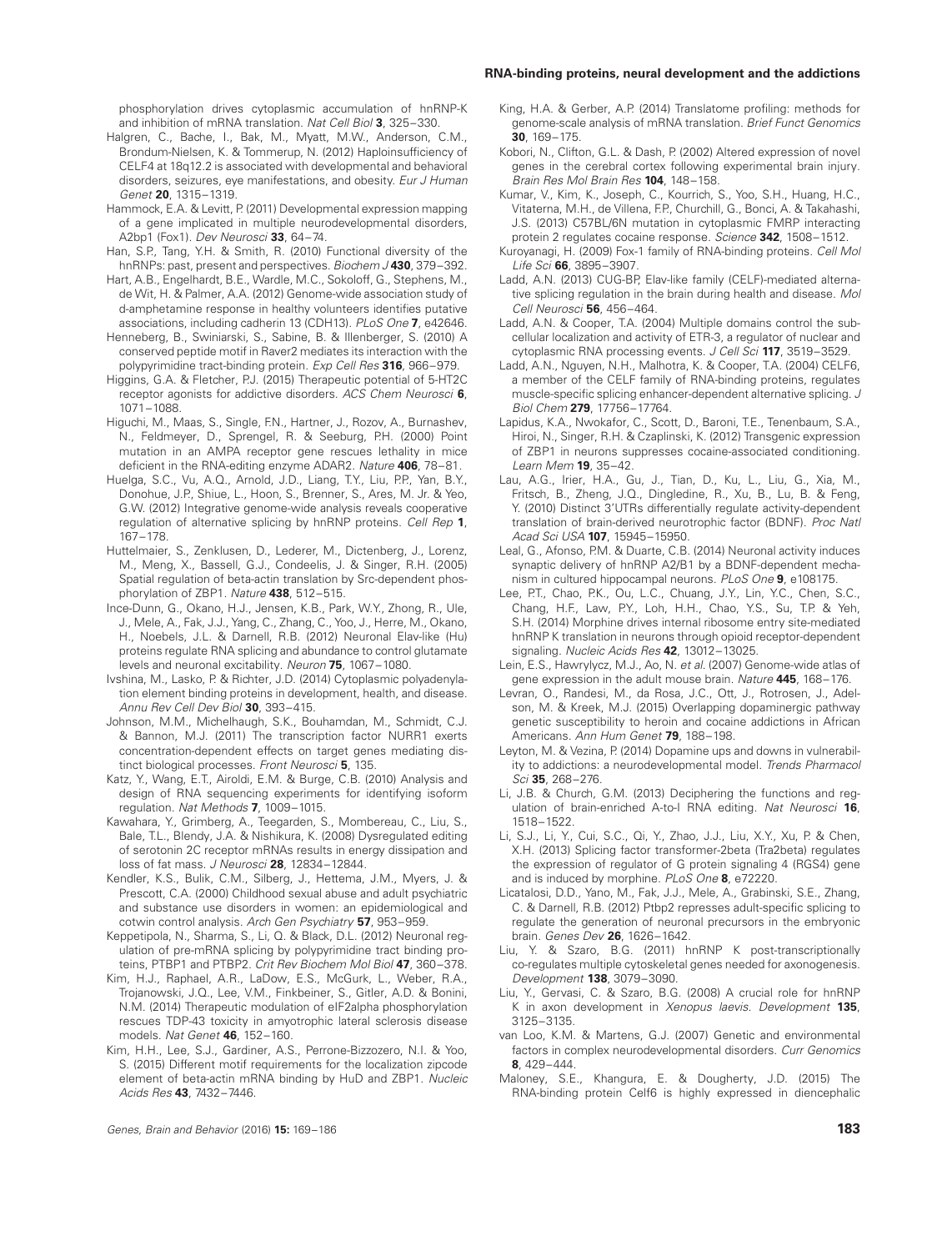nuclei and neuromodulatory cell populations of the mouse brain. Brain Struct Funct.

- Mauger, D.M., Lin, C. & Garcia-Blanco, M.A. (2008) hnRNP H and hnRNP F complex with Fox2 to silence fibroblast growth factor receptor 2 exon IIIc. Mol Cell Biol **28**, 5403–5419.
- Michalon, A., Sidorov, M., Ballard, T.M., Ozmen, L., Spooren, W., Wettstein, J.G., Jaeschke, G., Bear, M.F. & Lindemann, L. (2012) Chronic pharmacological mGlu5 inhibition corrects fragile X in adult mice. Neuron **74**, 49–56.

Moraes, K.C., Wilusz, C.J. & Wilusz, J. (2006) CUG-BP binds to RNA substrates and recruits PARN deadenylase. RNA **12**, 1084–1091.

- Napoli, I., Mercaldo, V., Boyl, P.P., Eleuteri, B., Zalfa, F., De Rubeis, S., Di Marino, D., Mohr, E., Massimi, M., Falconi, M., Witke, W., Costa-Mattioli, M., Sonenberg, N., Achsel, T. & Bagni, C. (2008) The fragile X syndrome protein represses activity-dependent translation through CYFIP1, a new 4E-BP. Cell **134**, 1042–1054.
- Narayanan, U., Nalavadi, V., Nakamoto, M., Thomas, G., Ceman, S., Bassell, G.J. & Warren, S.T. (2008) S6K1 phosphorylates and regulates fragile X mental retardation protein (FMRP) with the neuronal protein synthesis-dependent mammalian target of rapamycin (mTOR) signaling cascade. J Biol Chem **283**, 18478–18482.
- Nestler, E.J., Barrot, M. & Self, D.W. (2001) DeltaFosB: a sustained molecular switch for addiction. Proc Natl Acad Sci USA **98**, 11042–11046.
- Norris, A.D., Gao, S., Norris, M.L., Ray, D., Ramani, A.K., Fraser, A.G., Morris, Q., Hughes, T.R., Zhen, M. & Calarco, J.A. (2014) A pair of RNA-binding proteins controls networks of splicing events contributing to specialization of neural cell types. Mol Cell **54**, 946–959.
- Okano, H.J. & Darnell, R.B. (1997) A hierarchy of Hu RNA binding proteins in developing and adult neurons. J Neurosci **17**, 3024–3037.
- Pan, F., Huttelmaier, S., Singer, R.H. & Gu, W. (2007) ZBP2 facilitates binding of ZBP1 to beta-actin mRNA during transcription. Mol Cell Biol **27**, 8340–8351.
- Park, E., Iaccarino, C., Lee, J., Kwon, I., Baik, S.M., Kim, M., Seong, J.Y., Son, G.H., Borrelli, E. & Kim, K. (2011) Regulatory roles of heterogeneous nuclear ribonucleoprotein M and Nova-1 protein in alternative splicing of dopamine D2 receptor pre-mRNA. J Biol Chem **286**, 25301–25308.
- Pascale, A., Amadio, M., Caffino, L., Racagni, G., Govoni, S. & Fumagalli, F. (2011) ELAV-GAP43 pathway activation following combined exposure to cocaine and stress. Psychopharmacology (Berl) **218**, 249–256.
- Perrone-Bizzozero, N. & Bolognani, F. (2002) Role of HuD and other RNA-binding proteins in neural development and plasticity. J Neurosci Res **68**, 121–126.
- Perycz, M., Urbanska, A.S., Krawczyk, P.S., Parobczak, K. & Jaworski, J. (2011) Zipcode binding protein 1 regulates the development of dendritic arbors in hippocampal neurons. J Neurosci **31**, 5271–5285.
- Picetti, R., Saiardi, A., Abdel Samad, T., Bozzi, Y., Baik, J.H. & Borrelli, E. (1997) Dopamine D2 receptors in signal transduction and behavior. Crit Rev Neurobiol **11**, 121–142.
- Pilaz, L.J. & Silver, D.L. (2015) Post-transcriptional regulation in corticogenesis: how RNA-binding proteins help build the brain. Wiley Interdiscip Rev RNA **6**, 501–515.
- Polydorides, A.D., Okano, H.J., Yang, Y.Y., Stefani, G. & Darnell, R.B. (2000) A brain-enriched polypyrimidine tract-binding protein antagonizes the ability of Nova to regulate neuron-specific alternative splicing. Proc Natl Acad Sci USA **97**, 6350–6355.
- Ratti, A., Fallini, C., Colombrita, C., Pascale, A., Laforenza, U., Quattrone, A. & Silani, V. (2008) Post-transcriptional regulation of neuro-oncological ventral antigen 1 by the neuronal RNA-binding proteins ELAV. J Biol Chem **283**, 7531–7541.
- Robinow, S., Campos, A.R., Yao, K.M. & White, K. (1988) The elav gene product of Drosophila, required in neurons, has three RNP consensus motifs. Science **242**, 1570–1572.
- Romanelli, M.G., Diani, E. & Lievens, P.M. (2013) New insights into functional roles of the polypyrimidine tract-binding protein. Int J Mol Sci **14**, 22906–22932.
- Romano, M. & Buratti, E. (2013) Targeting RNA binding proteins involved in neurodegeneration. J Biomol Screen **18**, 967–983.
- Rosenthal, J.J. (2015) The emerging role of RNA editing in plasticity. J Exp Biol **218**, 1812–1821.
- Ross, A.F., Oleynikov, Y., Kislauskis, E.H., Taneja, K.L. & Singer, R.H. (1997) Characterization of a beta-actin mRNA zipcode-binding protein. Mol Cell Biol **17**, 2158–2165.
- Russo, S.J., Mazei-Robison, M.S., Ables, J.L. & Nestler, E.J. (2009) Neurotrophic factors and structural plasticity in addiction. Neuropharmacology **56** (Suppl 1), 73–82.
- Sasabe, T., Futai, E. & Ishiura, S. (2011) Polypyrimidine tract-binding protein 1 regulates the alternative splicing of dopamine receptor D2. J Neurochem **116**, 76–81.
- Sasaki, Y., Welshhans, K., Wen, Z., Yao, J., Xu, M., Goshima, Y., Zheng, J.Q. & Bassell, G.J. (2010) Phosphorylation of zipcode binding protein 1 is required for brain-derived neurotrophic factor signaling of local beta-actin synthesis and growth cone turning. J Neurosci **30**, 9349–9358.
- Satterlee, J.S., Basanta-Sanchez, M., Blanco, S., Li, J.B., Meyer, K., Pollock, J., Sadri-Vakili, G. & Rybak-Wolf, A. (2014) Novel RNA modifications in the nervous system: form and function. J Neurosci **34**, 15170–15177.
- Sawicka, K., Bushell, M., Spriggs, K.A. & Willis, A.E. (2008) Polypyrimidine-tract-binding protein: a multifunctional RNA-binding protein. Biochem Soc Trans **36**, 641–647.
- Schmidt, H.D., McFarland, K.N., Darnell, S.B., Huizenga, M.N., Sangrey, G.R., Cha, J.H., Pierce, R.C. & Sadri-Vakili, G. (2014) ADAR2-dependent GluA2 editing regulates cocaine seeking. Mol Psychiatry **20**, 1460–1466.
- Singh, M., Kesterson, R.A., Jacobs, M.M., Joers, J.M., Gore, J.C. & Emeson, R.B. (2007) Hyperphagia-mediated obesity in transgenic mice misexpressing the RNA-editing enzyme ADAR2. J Biol Chem **282**, 22448–22459.
- Singh, M., Singh, M.M., Na, E., Agassandian, K., Zimmerman, M.B. & Johnson, A.K. (2011) Altered ADAR 2 equilibrium and 5HT(2C) R editing in the prefrontal cortex of ADAR 2 transgenic mice. Genes Brain Behav **10**, 637–647.
- Sinha, R. (2011) New findings on biological factors predicting addiction relapse vulnerability. Curr Psychiatry Rep **13**, 398–405.
- Sinnamon, J.R. & Czaplinski, K. (2011) mRNA trafficking and local translation: the Yin and Yang of regulating mRNA localization in neurons. Acta Biochim Biophys Sin **43**, 663–670.
- Sinnamon, J.R., Waddell, C.B., Nik, S., Chen, E.I. & Czaplinski, K. (2012) Hnrpab regulates neural development and neuron cell survival after glutamate stimulation. RNA **18**, 704–719.
- Slotkin, W. & Nishikura, K. (2013) Adenosine-to-inosine RNA editing and human disease. Genome Med **5**, 105.
- Smith, J.W., Fetsko, L.A., Xu, R. & Wang, Y. (2002) Dopamine D2L receptor knockout mice display deficits in positive and negative reinforcing properties of morphine and in avoidance learning. Neuroscience **113**, 755–765.
- Smith, L.N., Jedynak, J.P., Fontenot, M.R., Hale, C.F., Dietz, K.C., Taniguchi, M., Thomas, F.S., Zirlin, B.C., Birnbaum, S.G., Huber, K.M., Thomas, M.J. & Cowan, C.W. (2014) Fragile X mental retardation protein regulates synaptic and behavioral plasticity to repeated cocaine administration. Neuron **82**, 645–658.
- Song, K.Y., Choi, H.S., Law, P.Y., Wei, L.N. & Loh, H.H. (2012) Post-transcriptional regulation of mu-opioid receptor: role of the RNA-binding proteins heterogeneous nuclear ribonucleoprotein H1 and F. Cell Mol Life Sci **69**, 599–610.
- Sora, I., Hall, F.S., Andrews, A.M., Itokawa, M., Li, X.F., Wei, H.B., Wichems, C., Lesch, K.P., Murphy, D.L. & Uhl, G.R. (2001) Molecular mechanisms of cocaine reward: combined dopamine and serotonin transporter knockouts eliminate cocaine place preference. Proc Natl Acad Sci USA **98**, 5300–5305.
- Spellman, R., Rideau, A., Matlin, A., Gooding, C., Robinson, F., McGlincy, N., Grellscheid, S.N., Southby, J., Wollerton, M. & Smith, C.W. (2005) Regulation of alternative splicing by PTB and associated factors. Biochem Soc Trans **33**, 457–460.

**184** Genes, Brain and Behavior (2016) **15:** 169–186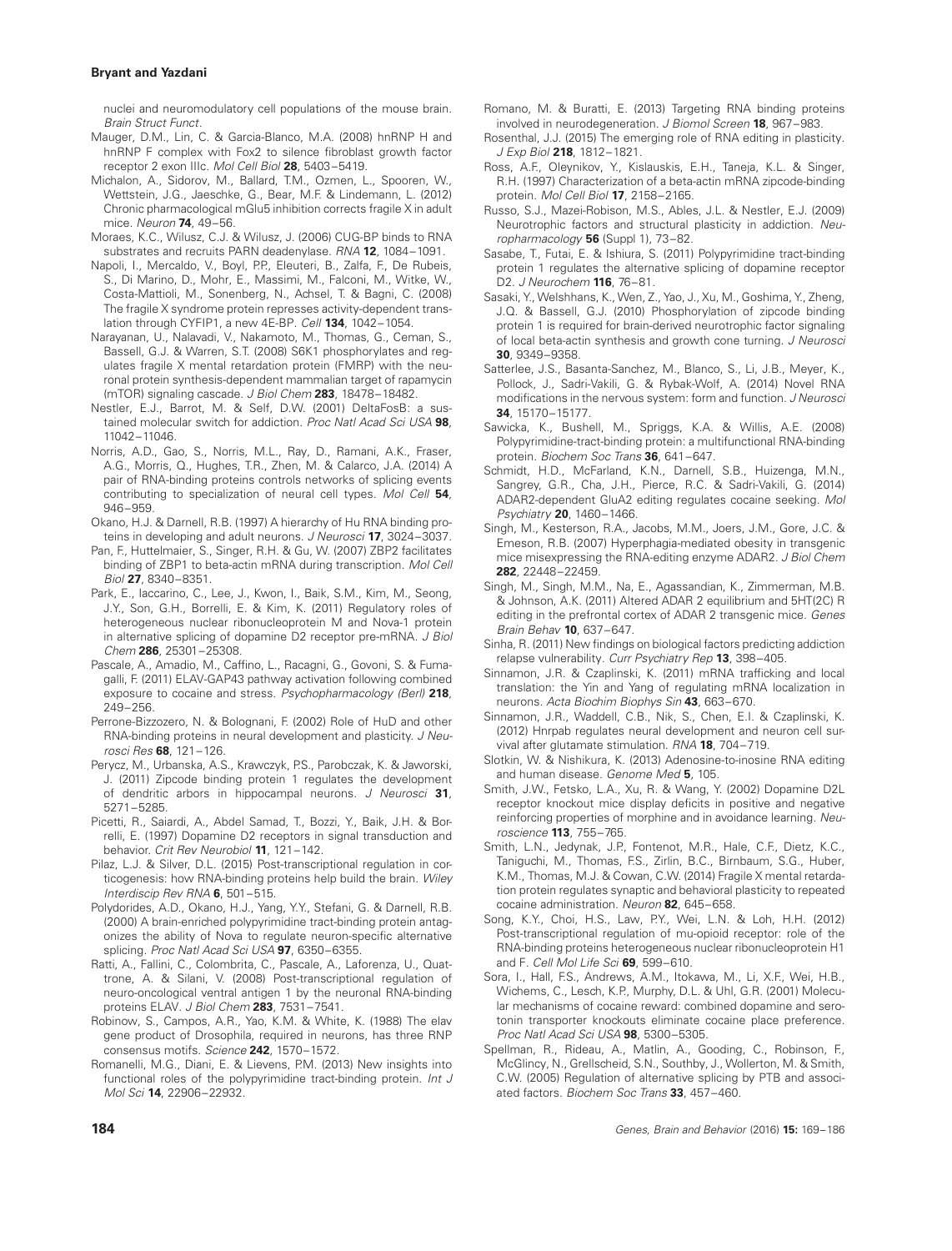#### **RNA-binding proteins, neural development and the addictions**

- Sun, S., Zhang, Z., Fregoso, O. & Krainer, A.R. (2012) Mechanisms of activation and repression by the alternative splicing factors RBFOX1/2. RNA **18**, 274–283.
- Szumlinski, K.K., Dehoff, M.H., Kang, S.H., Frys, K.A., Lominac, K.D., Klugmann, M., Rohrer, J., Griffin, W. III, Toda, S., Champtiaux, N.P., Berry, T., Tu, J.C., Shealy, S.E., During, M.J., Middaugh, L.D., Worley, P.F. & Kalivas, P.W. (2004) Homer proteins regulate sensitivity to cocaine. Neuron **43**, 401–413.
- Tang, Y.H., Han, S.P., Kassahn, K.S., Skarshewski, A., Rothnagel, J.A. & Smith, R. (2012) Complex evolutionary relationships among four classes of modular RNA-binding splicing regulators in eukaryotes: the hnRNP, SR, ELAV-like and CELF proteins. J Mol Evol **75**, 214–228.
- Thomas, M.G., Pascual, M.L., Maschi, D., Luchelli, L. & Boccaccio, G.L. (2014) Synaptic control of local translation: the plot thickens with new characters. Cell Mol Life Sci **71**, 2219–2239.
- Thyagarajan, A. & Szaro, B.G. (2004) Phylogenetically conserved binding of specific K homology domain proteins to the 3'-untranslated region of the vertebrate middle neurofilament mRNA. J Biol Chem **279**, 49680–49688.
- Till, S.M. (2010) The developmental roles of FMRP. Biochem Soc Trans **38**, 507–510.
- Tiruchinapalli, D.M., Oleynikov, Y., Kelic, S., Shenoy, S.M., Hartley, A., Stanton, P.K., Singer, R.H. & Bassell, G.J. (2003) Activity-dependent trafficking and dynamic localization of zipcode binding protein 1 and beta-actin mRNA in dendrites and spines of hippocampal neurons. J Neurosci **23**, 3251–3261.
- Tiruchinapalli, D.M., Caron, M.G. & Keene, J.D. (2008) Activity-dependent expression of ELAV/Hu RBPs and neuronal mRNAs in seizure and cocaine brain. J Neurochem **107**, 1529–1543.
- Tolino, M., Kohrmann, M. & Kiebler, M.A. (2012) RNA-binding proteins involved in RNA localization and their implications in neuronal diseases. Eur J Neurosci **35**, 1818–1836.
- Traynor, J. (2010) Regulator of G protein-signaling proteins and addictive drugs. Ann N Y Acad Sci **1187**, 341–352.
- Ule, J., Ule, A., Spencer, J., Williams, A., Hu, J.S., Cline, M., Wang, H., Clark, T., Fraser, C., Ruggiu, M., Zeeberg, B.R., Kane, D., Weinstein, J.N., Blume, J. & Darnell, R.B. (2005) Nova regulates brain-specific splicing to shape the synapse. Nat Genet **37**, 844–852.
- Underwood, J.G., Boutz, P.L., Dougherty, J.D., Stoilov, P. & Black, D.L. (2005) Homologues of the Caenorhabditis elegans Fox-1 protein are neuronal splicing regulators in mammals. Mol Cell Biol **25**, 10005–10016.
- Van Dusen, C.M., Yee, L., McNally, L.M. & McNally, M.T. (2010) A glycine-rich domain of hnRNP H/F promotes nucleocytoplasmic shuttling and nuclear import through an interaction with transportin 1. Mol Cell Biol **30**, 2552–2562.
- Vanevski, F. & Xu, B. (2015) HuD interacts with Bdnf mRNA and is essential for activity-induced BDNF synthesis in dendrites. PLoS One **10**, e0117264.
- Volman, S.F., Lammel, S., Margolis, E.B., Kim, Y., Richard, J.M., Roitman, M.F. & Lobo, M.K. (2013) New insights into the specificity and plasticity of reward and aversion encoding in the mesolimbic system. J Neurosci **33**, 17569–17576.
- Wagnon, J.L., Mahaffey, C.L., Sun, W., Yang, Y., Chao, H.T. & Frankel, W.N. (2011) Etiology of a genetically complex seizure disorder in Celf4 mutant mice. Genes Brain Behav **10**, 765–777.
- Wagnon, J.L., Briese, M., Sun, W., Mahaffey, C.L., Curk, T., Rot, G., Ule, J. & Frankel, W.N. (2012) CELF4 regulates translation and local abundance of a vast set of mRNAs, including genes associated with regulation of synaptic function. PLoS Genet **8**, e1003067.
- Wang, H., Wu, L.J., Kim, S.S., Lee, F.J., Gong, B., Toyoda, H., Ren, M., Shang, Y.Z., Xu, H., Liu, F., Zhao, M.G. & Zhuo, M. (2008) FMRP acts as a key messenger for dopamine modulation in the forebrain. Neuron **59**, 634–647.
- Wang, G.S., Kuyumcu-Martinez, M.N., Sarma, S., Mathur, N., Wehrens, X.H. & Cooper, T.A. (2009) PKC inhibition ameliorates the cardiac phenotype in a mouse model of myotonic dystrophy type 1. J Clin Invest **119**, 3797–3806.
- Wang, H., Kim, S.S. & Zhuo, M. (2010) Roles of fragile X mental retardation protein in dopaminergic stimulation-induced synapse-associated protein synthesis and subsequent alpha-amino-3-hydroxyl-5-methyl-4-isoxazole-4-propionate (AMPA) receptor internalization. J Biol Chem **285**, 21888–21901.
- Wang, J., Yuan, W. & Li, M.D. (2011) Genes and pathways co-associated with the exposure to multiple drugs of abuse, including alcohol, amphetamine/methamphetamine, cocaine, marijuana, morphine, and/or nicotine: a review of proteomics analyses. Mol Neurobiol **44**, 269–286.
- Wang, Y., Ma, M., Xiao, X. & Wang, Z. (2012) Intronic splicing enhancers, cognate splicing factors and context-dependent regulation rules. Nat Struct Mol Biol **19**, 1044–1052.
- Watanabe, Y., Yoshimoto, K., Tatebe, H., Kita, M., Nishikura, K., Kimura, M. & Tanaka, M. (2014) Enhancement of alcohol drinking in mice depends on alterations in RNA editing of serotonin 2C receptors. Int J Neuropsychopharmacol **17**, 739–751.
- Welshhans, K. & Bassell, G.J. (2011) Netrin-1-induced local beta-actin synthesis and growth cone guidance requires zipcode binding protein 1. J Neurosci **31**, 9800–9813.
- Welter, D., MacArthur, J., Morales, J., Burdett, T., Hall, P., Junkins, H., Klemm, A., Flicek, P., Manolio, T., Hindorff, L. & Parkinson, H. (2014) The NHGRI GWAS Catalog, a curated resource of SNP-trait associations. Nucleic Acids Res **42**, D1001–D1006.
- Wermter, A.K., Laucht, M., Schimmelmann, B.G., Banaschewski, T., Sonuga-Barke, E.J., Rietschel, M. & Becker, K. (2010) From nature versus nurture, via nature and nurture, to gene x environment interaction in mental disorders. Eur Child Adolesc Psychiatry **19**, 199–210.
- Werry, T.D., Loiacono, R., Sexton, P.M. & Christopoulos, A. (2008) RNA editing of the serotonin 5HT2C receptor and its effects on cell signalling, pharmacology and brain function. Pharmacol Ther **119**, 7–23.
- Weyn-Vanhentenryck, S.M., Mele, A., Yan, Q., Sun, S., Farny, N., Zhang, Z., Xue, C., Herre, M., Silver, P.A., Zhang, M.Q., Krainer, A.R., Darnell, R.B. & Zhang, C. (2014) HITS-CLIP and integrative modeling define the Rbfox splicing-regulatory network linked to brain development and autism. Cell Rep **6**, 1139–1152.
- Xie, J., Lee, J.A., Kress, T.L., Mowry, K.L. & Black, D.L. (2003) Protein kinase A phosphorylation modulates transport of the polypyrimidine tract-binding protein. Proc Natl Acad Sci USA **100**, 8776–8781.
- Xu, J., Lu, Z., Xu, M., Pan, L., Deng, Y., Xie, X., Liu, H., Ding, S., Hurd, Y.L., Pasternak, G.W., Klein, R.J., Cartegni, L., Zhou, W. & Pan, Y.X. (2014) A heroin addiction severity-associated intronic single nucleotide polymorphism modulates alternative pre-mRNA splicing of the mu opioid receptor gene OPRM1 via hnRNPH interactions. J Neurosci **34**, 11048–11066.
- Yang, Y., Mahaffey, C.L., Berube, N., Maddatu, T.P., Cox, G.A. & Frankel, W.N. (2007) Complex seizure disorder caused by Brunol4 deficiency in mice. PLoS Genet **3**, e124.
- Yano, M., Okano, H.J. & Okano, H. (2005) Involvement of Hu and heterogeneous nuclear ribonucleoprotein K in neuronal differentiation through p21 mRNA post-transcriptional regulation. J Biol Chem **280**, 12690–12699.
- Yazdani, N., Parker, C.C., Shen, Y., Reed, E.R., Guido, M.A., Kole, L.A., Kirkpatrick, S.L., Lim, J.E., Sokoloff, G., Cheng, R., Johnson, W.E., Palmer, A.A. & Bryant, C.D. (2015) Hnrnph1 is a quantitative trait gene for methamphetamine sensitivity. Accepted, PLOS Genetics.
- Yeo, G.W., Coufal, N.G., Liang, T.Y., Peng, G.E., Fu, X.D. & Gage, F.H. (2009) An RNA code for the FOX2 splicing regulator revealed by mapping RNA-protein interactions in stem cells. Nat Struct Mol Biol **16**, 130–137.
- Yoo, S., Kim, H.H., Kim, P., Donnelly, C.J., Kalinski, A.L., Vuppalanchi, D., Park, M., Lee, S.J., Merianda, T.T., Perrone-Bizzozero, N.I. & Twiss, J.L. (2013) A HuD-ZBP1 ribonucleoprotein complex localizes GAP-43 mRNA into axons through its 3' untranslated region AU-rich regulatory element. J Neurochem **126**, 792–804.

Genes, Brain and Behavior (2016) **15:** 169–186 **185**